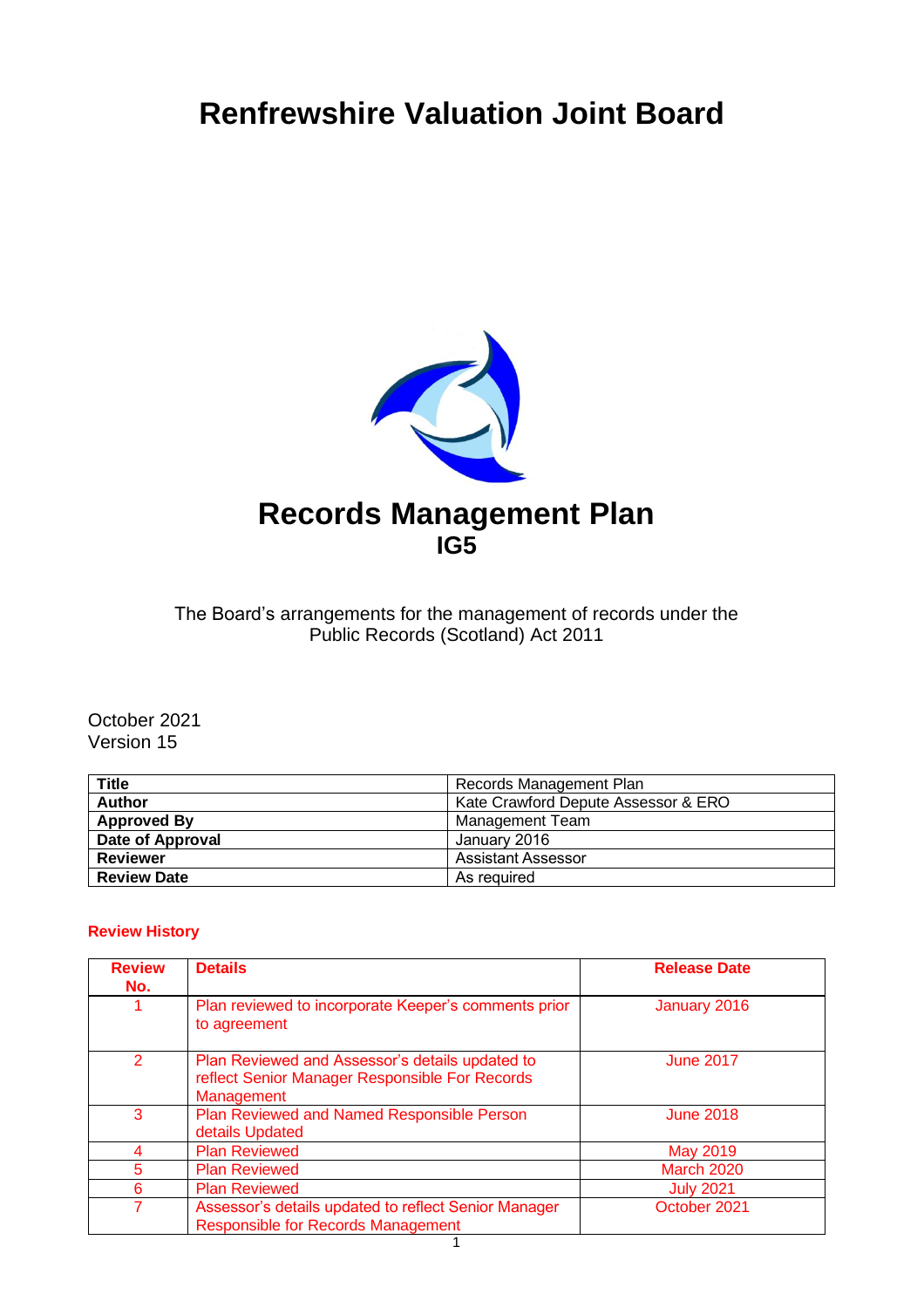## **CONTENTS**

|    |                                                                         |                                                                                                                                                                                                                                                                                                                                                                                                                                                                                                               | Page      |
|----|-------------------------------------------------------------------------|---------------------------------------------------------------------------------------------------------------------------------------------------------------------------------------------------------------------------------------------------------------------------------------------------------------------------------------------------------------------------------------------------------------------------------------------------------------------------------------------------------------|-----------|
| 1. |                                                                         | Introduction                                                                                                                                                                                                                                                                                                                                                                                                                                                                                                  | 3         |
| 2. | Records Management Plan                                                 |                                                                                                                                                                                                                                                                                                                                                                                                                                                                                                               | 4         |
| 3. |                                                                         | Elements of the Plan:                                                                                                                                                                                                                                                                                                                                                                                                                                                                                         | $5 - 23$  |
|    | 1.<br>2.<br>3.<br>4.<br>5.<br>6.<br>7.<br>8.<br>9.<br>10.<br>11.<br>12. | Senior Management responsibility<br>Records Manager responsibility<br>Records Management policy statement<br><b>Business classification</b><br><b>Retention schedules</b><br>Destruction arrangements<br>Archiving and transfer arrangements<br>Information security<br><b>Data Protection</b><br>Business continuity and vital records<br>Audit trail<br>Records management training for staff<br>13. Assessment and review<br>14. Shared information<br>15. Public records created or held by third parties |           |
| 4. |                                                                         | <b>Supporting Evidence</b>                                                                                                                                                                                                                                                                                                                                                                                                                                                                                    | $24 - 26$ |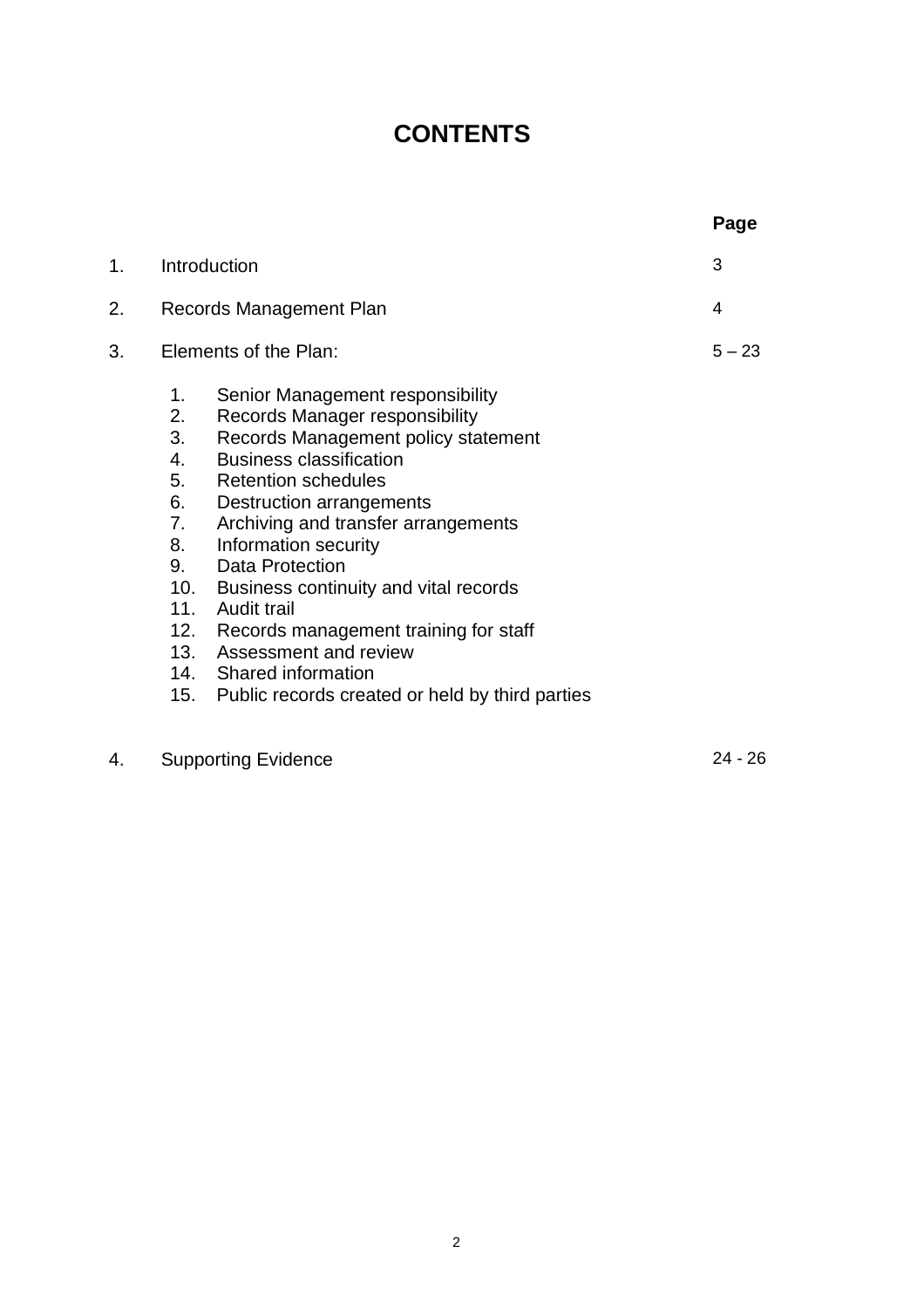#### **1. Introduction**

The Public Records (Scotland) Act 2011 ('the Act') came fully into force in January 2013. The Act requires Renfrewshire Valuation Joint Board (RVJB) and other public authorities to prepare and implement a Records Management Plan (RMP). The RMP sets out proper arrangements for the management of records within the Board. The plan has to be agreed with the Keeper of the Records of Scotland ('the Keeper') and reviewed by RVJB on an annual basis.

A copy of the Act can be viewed online at: <https://www.legislation.gov.uk/asp/2011/12/contents>

More information about the Public Records (Scotland) Act 2011 can be found by visiting the National Records of Scotland website at: <http://www.nrscotland.gov.uk/record-keeping/public-records-scotland-act-2011>

In line with the Act, all records created in the carrying out of the Board's functions (whether directly or by third parties) are public records. Part 1, section 3.1 of the Act states that:

*"public records", in relation to an authority, means—*

- *(a) records created by or on behalf of the authority in carrying out its functions,*
- *(b) records created by or on behalf of a contractor in carrying out the authority's functions,*
- *(c) records created by any other person that have come into the possession of the authority or a contractor in carrying out the authority's functions."*

Establishing effective records management arrangements helps to deliver a number of business benefits. For example:

- efficient and systematic control of the creation, storage, retrieval, maintenance, use and disposal of records;
- faster, more accurate and reliable access to records;
- compliance with legislative and regulatory requirements.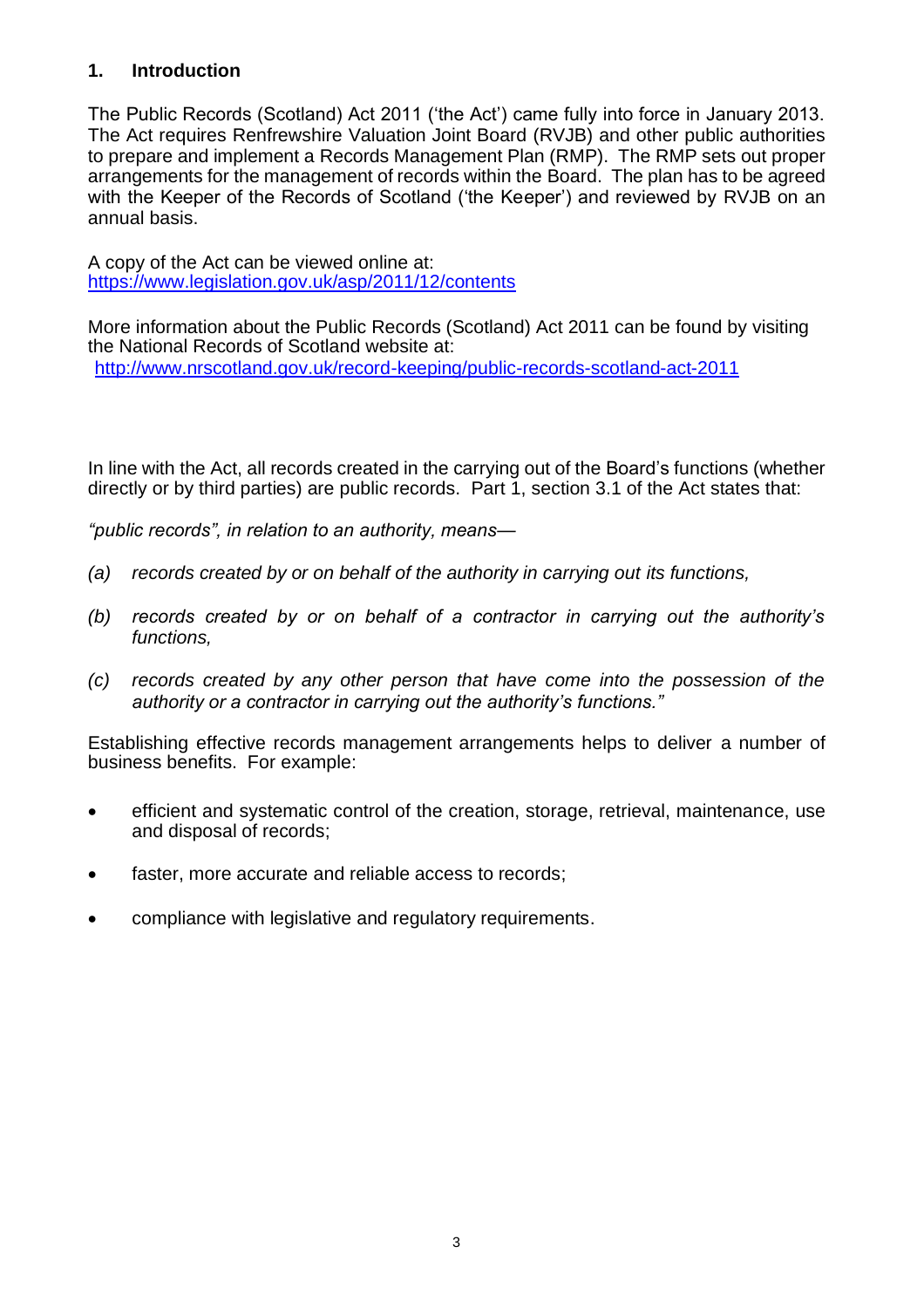#### **2. Records Management Plan**

RVJB's RMP relates to records throughout their lifecycle, from creation and acquisition to archive and destruction. It encompasses all records across all our service areas.

RVJB's RMP sets out the overarching framework based on the 15 elements of the Keeper's published Model RMP.

The 15 Elements are:

- 1. Senior Management responsibility
- 2. Records Manager responsibility
- 3. Records Management policy statement
- 4. Business classification
- 5. Retention schedules
- 6. Destruction arrangements
- 7. Archiving and transfer arrangements
- 8. Information security
- 9. Data Protection
- 10. Business continuity and vital records
- 11. Audit trail
- 12. Records management training for staff
- 13. Assessment and review
- 14. Shared information
- 15. Public records created or held by third parties

RVJB has provided the Keeper with evidence of policies, procedures, guidance and operational activity on all elements of the RMP.

This is currently the RMP of the Board and will be reviewed on regularly.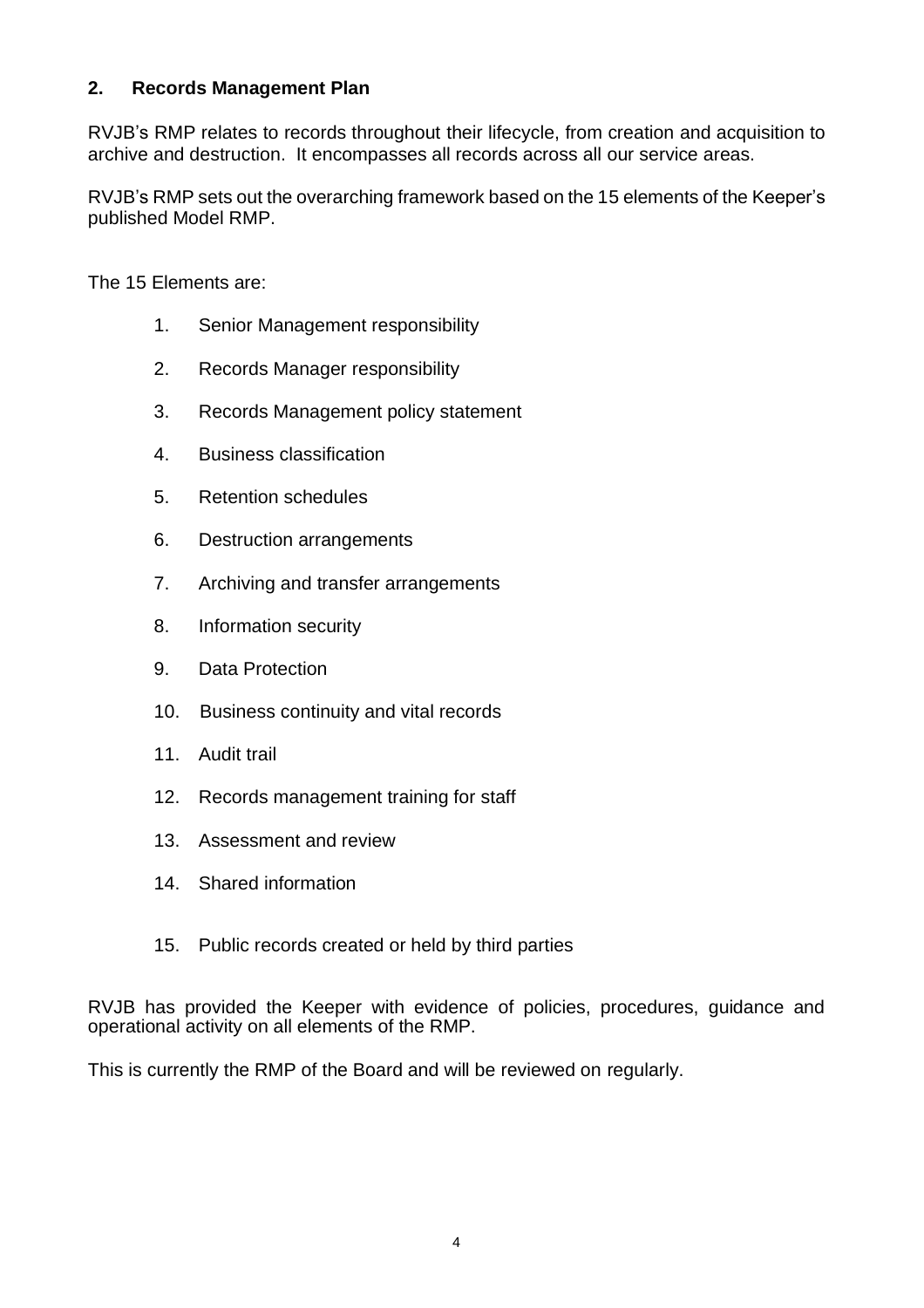#### **3. Elements of the Plan**

#### **Element 1: Senior Management Responsibility**

#### *An individual senior staff member is identified as holding corporate responsibility for records management.*

Senior Management responsibility for records management within RVJB covered by the RMP lies with:

| Assessor & Electoral Registration<br><b>Officer for Renfrewshire Valuation</b><br>Joint Board | <b>Robert Nicol</b><br>Assessor & Electoral Registration Officer<br><b>Renfrewshire Valuation Joint Board</b><br>Robertson Centre<br>16 Glasgow Road<br>Paisley PA1 3QF |
|-----------------------------------------------------------------------------------------------|-------------------------------------------------------------------------------------------------------------------------------------------------------------------------|
|-----------------------------------------------------------------------------------------------|-------------------------------------------------------------------------------------------------------------------------------------------------------------------------|

#### **Evidence:**

- Statement from Assessor & Electoral Registration Officer
- RVJB.RM.01 Records Management Policy

#### **Future Developments**

There are no planned future developments for Element 1, however if there were to be changes to the Senior Responsible Officer, this element would require review.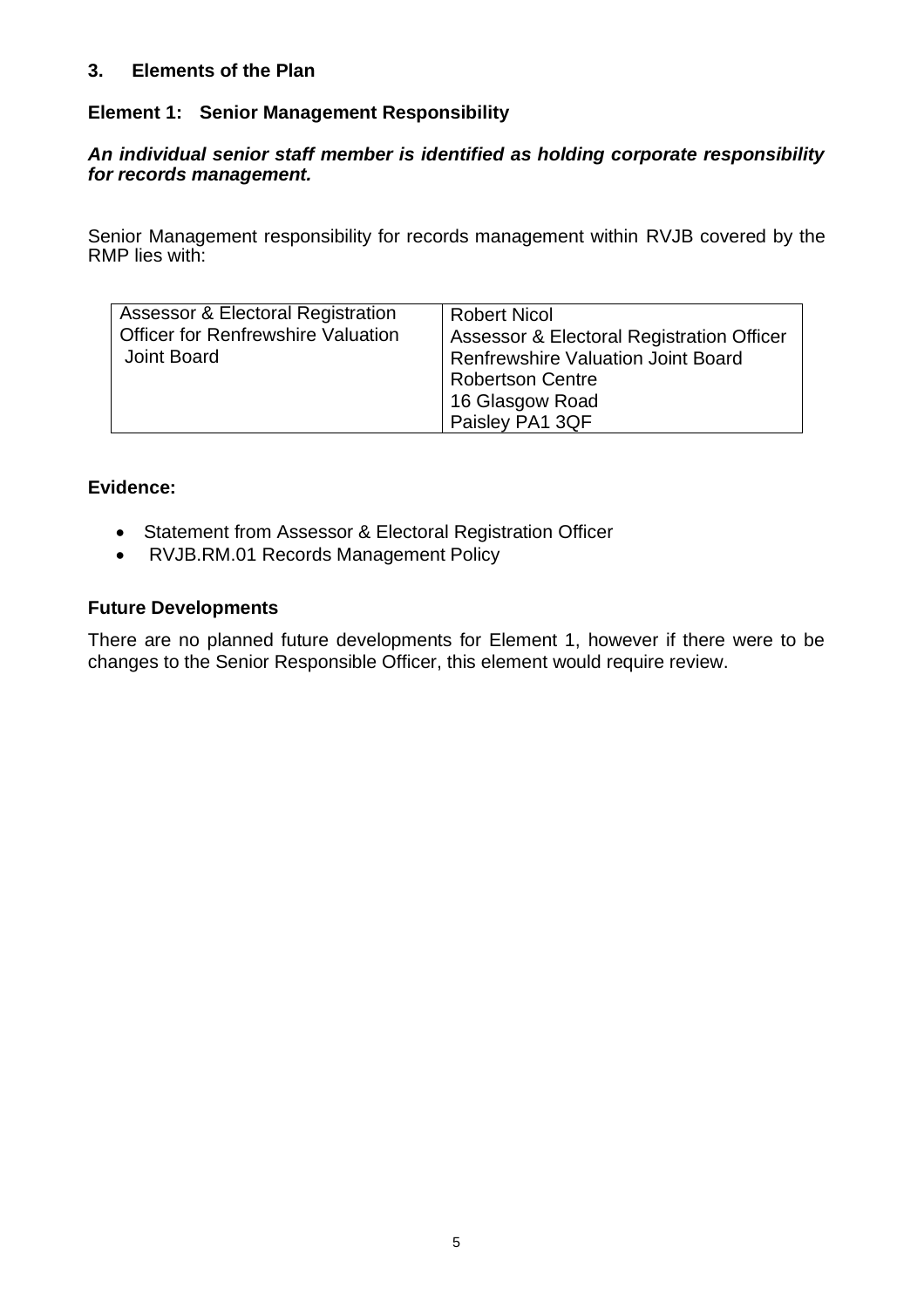#### **Element 2: Records Manager Responsibility**

#### *. An individual staff member is identified as holding operational responsibility for records management and has appropriate corporate responsibility, access to resources and skills*.

The individual answerable to senior management and who has operational responsibility for records management within RVJB covered by the RMP is:

| <b>Assistant Assessor (AA)</b>    | <b>Lindsey Hendry</b>                     |
|-----------------------------------|-------------------------------------------|
| & Chair of the Governance Working | <b>Assistant Assessor</b>                 |
| ∣ Group                           | <b>Renfrewshire Valuation Joint Board</b> |
|                                   | <b>Robertson Centre</b>                   |
|                                   | 16 Glasgow Road                           |
|                                   | Paisley PA1 3QF                           |

#### **Evidence:**

- Statement from Assessor & Electoral Registration Officer
- RVJB.RM.01 Records Management Policy

#### **Future Developments**

Previously the Named Records Manager was the Principal Administration Officer but with effect from 1 June 2018, the Named Records Manager is now Lindsey Hendry - Assistant Assessor. This change of personnel has been communicated to the Keeper's Assessment Team when RVJB submitted their first Progress Update Review (PUR) in June 2018.

There are no planned future developments for Element 2, however if there were to be changes to the Senior Responsible Officer, this element would require review.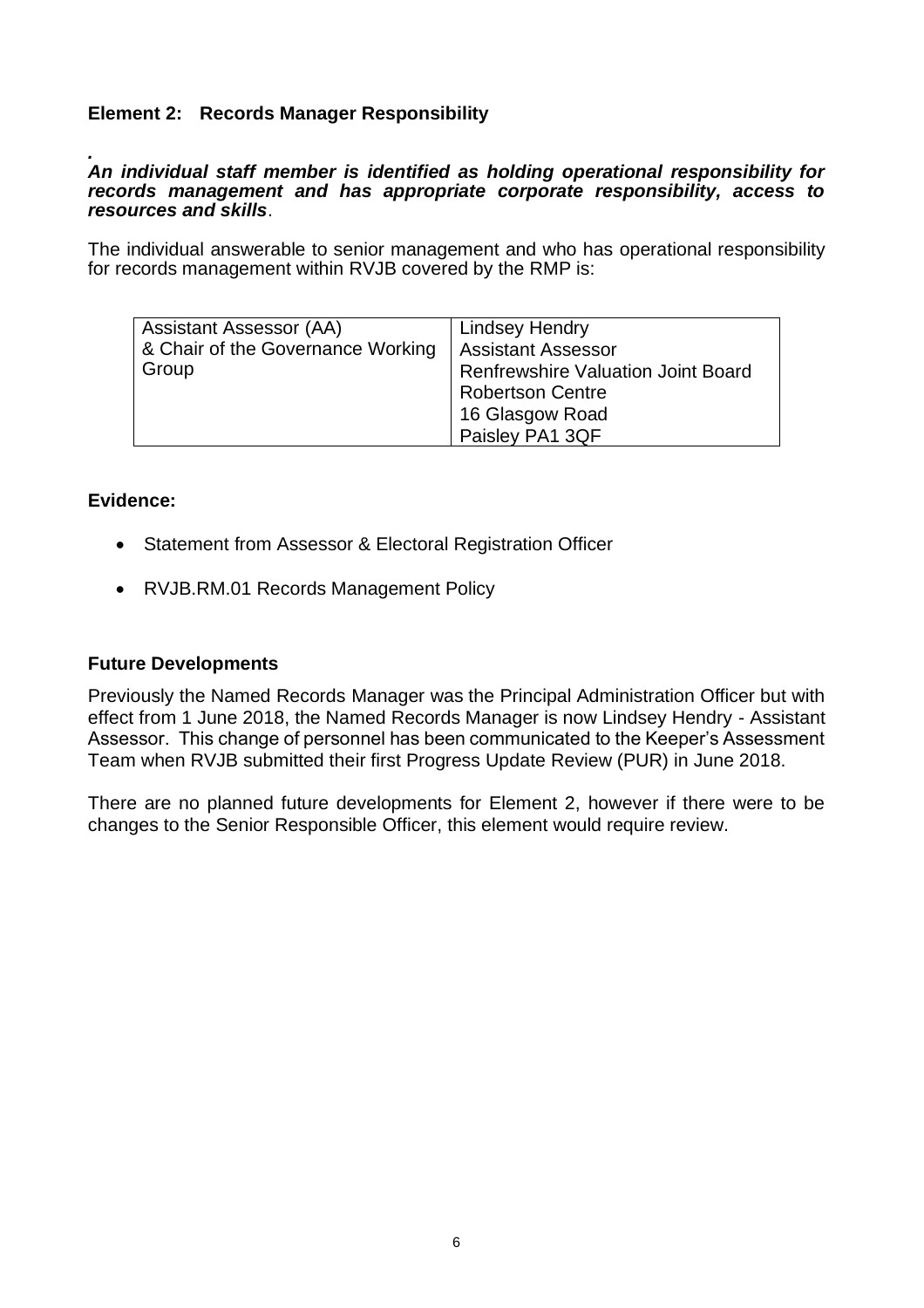#### **Element 3: Records Management Policy Statement**

#### *The authority has an appropriate policy statement on records management.*

The Records Management Policy has been revised to take into account the requirements of Public Records (Scotland) Act 2011. It is available on the Board's document management system (DMS) and is publicly available on the Board's website.

RVJB's commitment to establishing and maintaining effective records management is set out in the Records Management Policy and includes the signed statement below from the Assessor and Electoral Registration Officer.

*"It is the aim of Renfrewshire Valuation Joint Board to achieve efficiency benefits through best practice applied to records management. This is intended to lead to improvements in the use of personnel and financial resources.* 

*Best Practice in records management will ensure that all information:*

- *Received or created is stored in the appropriate way and is easily retrievable;*
- *Is retained, destroyed or preserved in accordance with the Board's Retention and Disposal Arrangements;*
- *Meets our current needs and our requirements into the foreseeable future;*
- *Is capable of enabling change when required;*
- *Is easily accessible to users and that the skills and technology are available to achieve this aim.*

*The Public Records (Scotland) Act 2011 emphasises the importance placed on records management in local authorities. It is our aim to draft and implement an effective Records Management Plan in order to meet the requirements of the Act. The Plan will be reviewed at regular intervals to ensure its effectiveness."*

RVJB also recognises the legal obligations to set out proper records management arrangements to ensure compliance with other legislation such as the Freedom of Information (Scotland) Act 2002, Data Protection Act 2018 and Local Government (Scotland) Act 1994.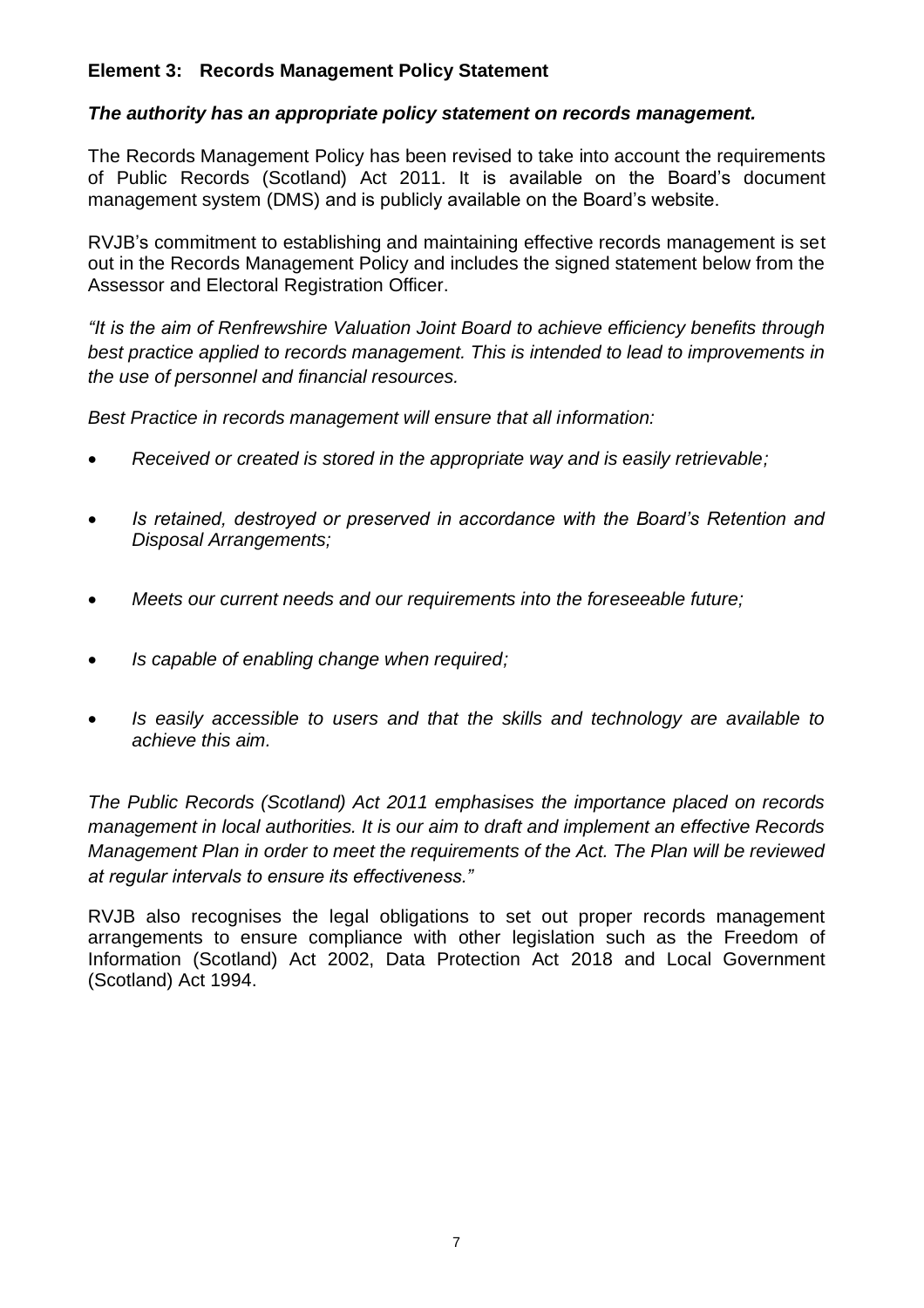The records of RVJB constitute an auditable account of the authority's activities, which provides evidence of the business, actions, decisions and resulting policies formed by the Board.

Records represent a vital asset, which support the daily functions of the Board and protect the interests and rights of staff, and members of the public, who have dealings with us.

RVJB uses three main types of records management systems:

- Manual Filing Systems (where it is necessary to keep paper and other physical records)
- IT applications and databases that process records for specific functions (i.e. Valuation for the purposes of Non-Domestic Rating and Council Tax and associated systems and Electoral Registration)

• Storage of electronic documents on a shared drive and on a document management system.

All records management systems are subject to the records management policy, procedures, guidelines and elements of the RMP.

Metadata determining an audit trail is created for all electronic records and is readily accessed from some screens or by liaison with the IT section which carries out daily checks.

#### **Evidence:**

- Statement from Assessor & Electoral Registration Officer
- RVJB.RM.01 Records Management Policy
- SPr.IT.33 Information Technology Checking Events Logs and Recording Findings
- SP1.04 Information Technology Security Incident & Weakness Policy

#### **Future Developments**

With the introduction of the DMS, all domestic property files have been scanned in to the repository with the appropriate retention periods attached to each document. As the Board has procured a suitable disaster recovery solution, the paper files for all domestic properties have been destroyed securely. Scanning of the non-domestic property files is currently on-going and the scanned data destroyed securely .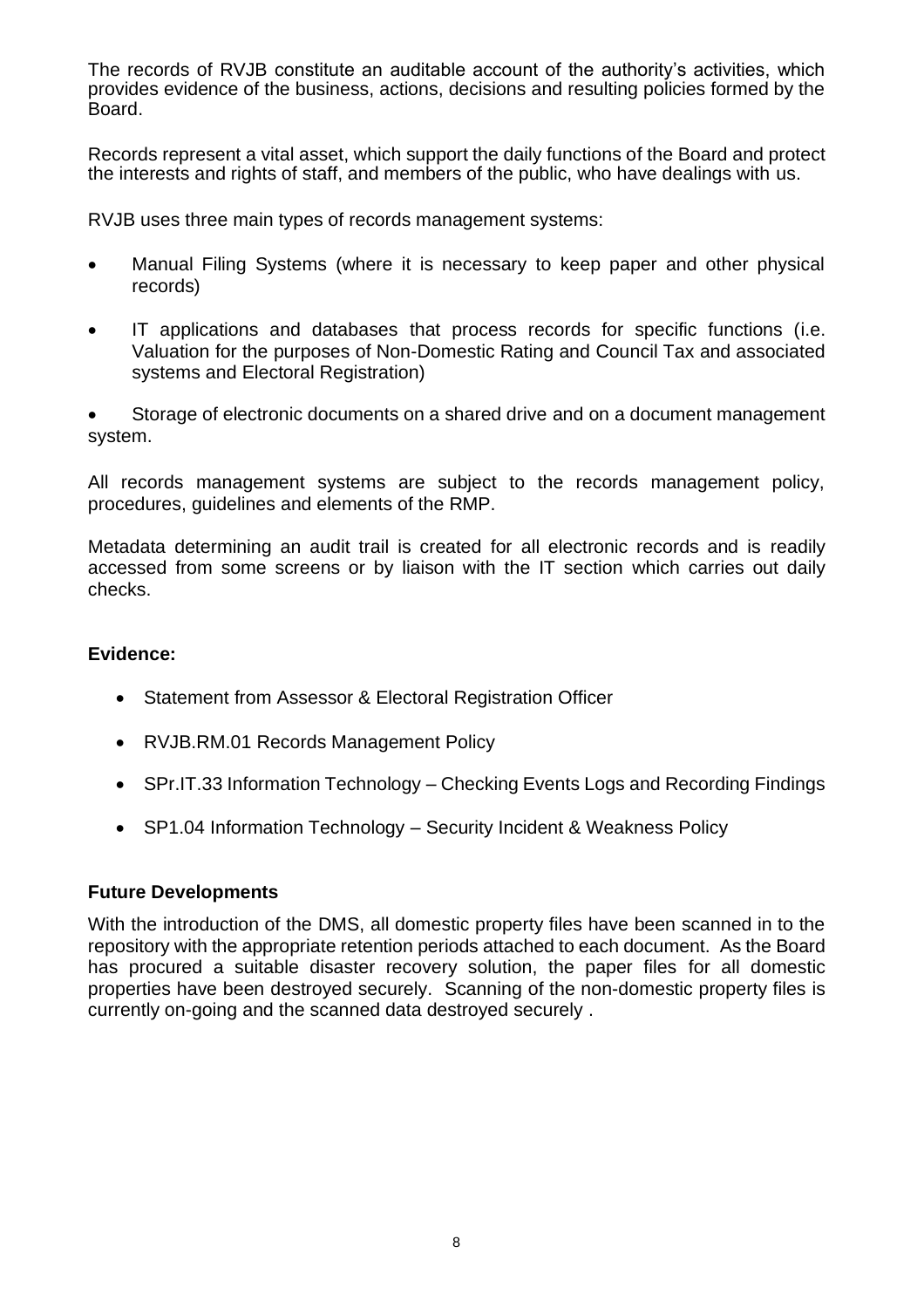#### **Element 4: Business Classification**

#### *Records are known and are identified within a structure, ideally founded on function***.**

RVJB has maintained a Records Retention and Disposal Arrangements schedule in accordance with the Freedom of Information (Scotland) Act 2002. This details the function; activities and transactions and forms the basis of our Business Classification Scheme

The classification scheme is a functional model which groups related business activities and transactions which are part of the overall functions of the Board.

The business classification scheme is structured in three tiers:

Level 1: functions

Level 2: activities

Level 3: transactions

The functions, activities and transactions are detailed in the Business Classification Scheme and should be read in conjunction with the Records Retention and Disposal Arrangements Schedule.

#### **Evidence:**

- Governance Working Group Remit
- Business Classification Scheme
- Records Retention and Disposal Arrangements Schedule

#### **Future Developments**

Each category on our retention schedule has a specific retention period linked to the data and this retention period has been built into our DMS based on the categorisation of the document. The Business Classification Scheme and the Records Retention and Disposal Arrangements Schedule are standing items on the Governance Working Group's agenda and are reviewed when required.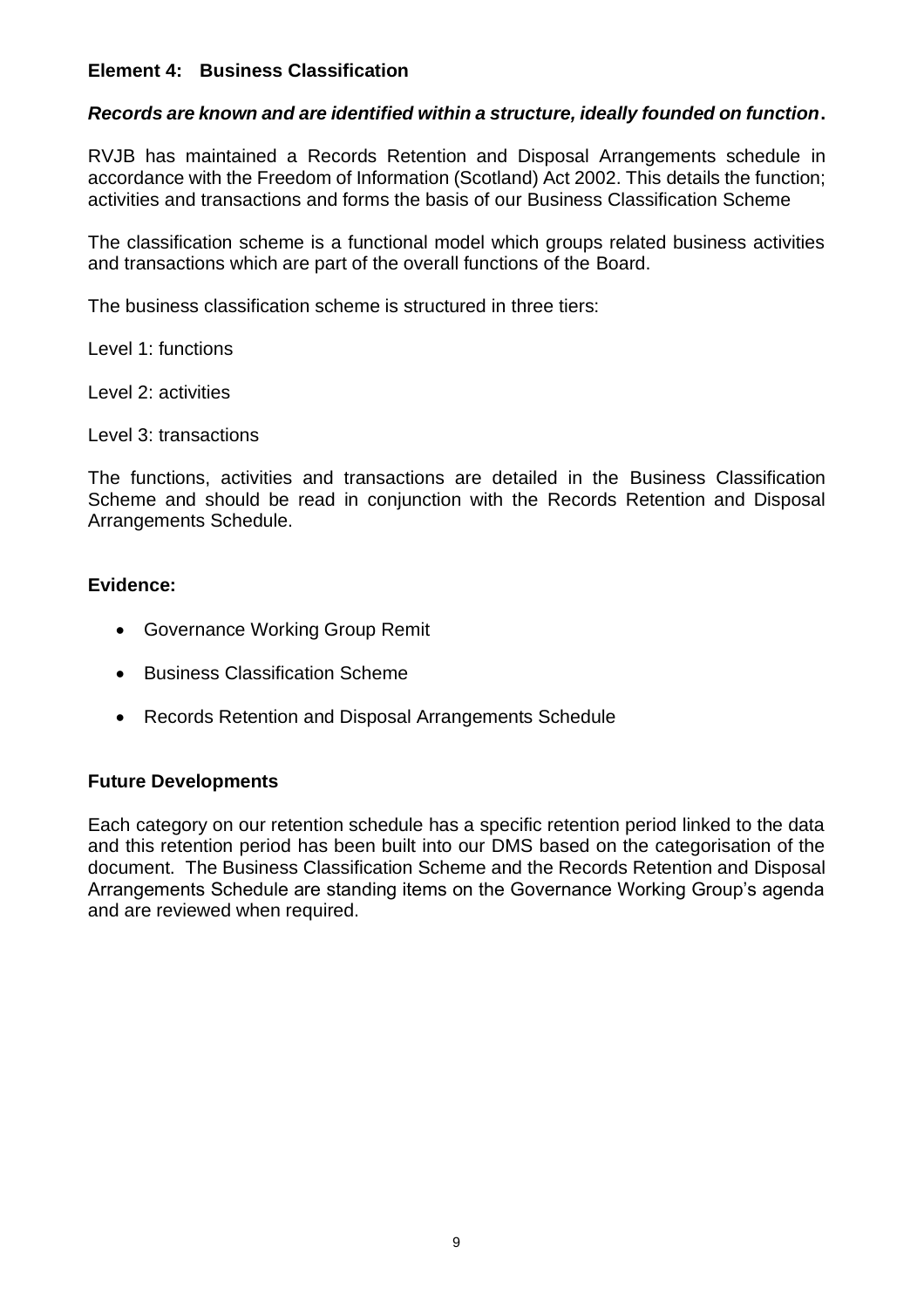#### **Element 5: Retention Schedules**

#### *Records are retained and disposed of in accordance with the Retention Schedule.*

The Records Management Policy outlines the need to detail the retention periods and subsequent disposition actions for all types of record through a retention schedule. The Records Retention and Disposal Arrangements Schedule is as an essential part of our overall Records Management Plan, ensuring that records are kept for no longer than is absolutely necessary and disposed of as appropriate.

A Records Retention and Disposal Arrangements Schedule was developed in accordance with the Freedom of Information (Scotland) Act 2002 and forms a pre-existing structure for managing records within RVJB.

The purpose of a Records Retention and Disposal Arrangements Schedule is to provide consistent instructions on records retention and disposal for all staff who deal with records. The Schedule will underpin our Records Management programme.

The Records Retention and Disposal Arrangements Schedule will help to establish the types of records we need to keep, how long records are required and what should be done with them at the end of that period.

The Records Retention and Disposal Arrangements Schedule is intended to cover all records, regardless of medium or format, which are created or received during the course of business.

#### **Evidence:**

- Governance Working Group Remit
- Business Classification Scheme
- Records Retention and Disposal Arrangements Schedule

#### **Future Developments**

Each category on our retention schedule has a specific retention period linked to the data and this retention period has been built into our DMS based on the categorisation of the document. The Business Classification Scheme and the Records Retention and Disposal Arrangements Schedule are standing items on the Governance Working Group's agenda and are reviewed when required.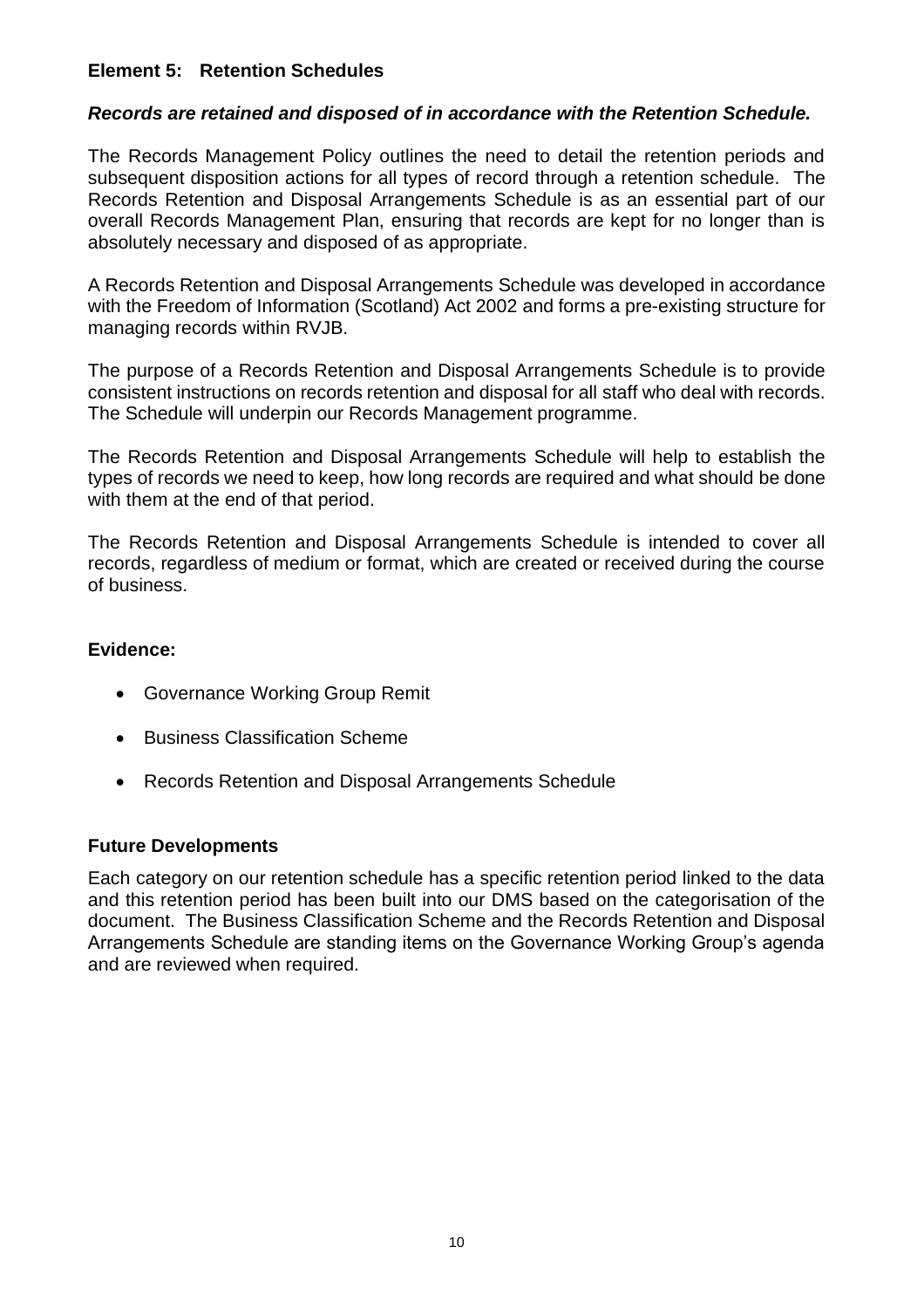#### **Element 6: Destruction Arrangements**

#### *Records are destroyed in a timely and appropriate manner and records of their destruction are maintained.*

Guidance has been produced on destruction arrangements for RVJB records which have reached the end of their retention period and have been identified as suitable for destruction in accordance with the Records Retention and Disposal Arrangements Schedule.

The destruction arrangements have been developed in line with RVJB's Records Management Policy. Unless there are any special instructions or unique circumstances, records generally will be destroyed at the end of their retention period. Retaining any record past the mandatory retention period should be on an exception-only basis, weighing a record's potential usefulness against cost/space limitations.

In respect of confidential paper waste, Paper Shredding Services provide our office with an on-site shredding facility. Confidential paper waste is deposited and retained in a secure console pending disposal. Any extraordinary confidential paper waste is held in a secure location within sacks provided by Paper Shredding Services for on-site shredding when Paper Shredding Services next attends.

All paper and digital media and IT equipment is disposed of in accordance with the "Procedure for Disposal of Media". In the case of backup tapes; USB drives; hard-disks; DVDs and CDs the media shall be physically destroyed. External contractors are used for secure media disposal on a regular basis on renewal of such equipment and the following procedures are to be adopted:

- An appropriate contract must be signed by the contractor and Renfrewshire Valuation Joint Board prior to the commencement of disposal.
- A certificate shall be returned by the contractor containing precise details of the media destroyed and the method by which the media were destroyed.

If the media are to be destroyed off RVJB premises, an appropriate secure form of transport must be used. The determination of the appropriateness of the form of transport shall include consideration of the following:

- Security of the vehicle used whilst making subsequent collections from other companies prior to reaching the place of destruction.
- As agreed with the contractors, media will not be left overnight parked in any vehicle.
- Secure storage of the media having reached the place of destruction and prior to actual destruction.
- All containers (sacks, bins etc) must be secured prior to leaving RVJB premises.

Whilst awaiting destruction storage of the equipment shall afford a level of security no less than that when the media was in operational use. If system hardware is to be re-used,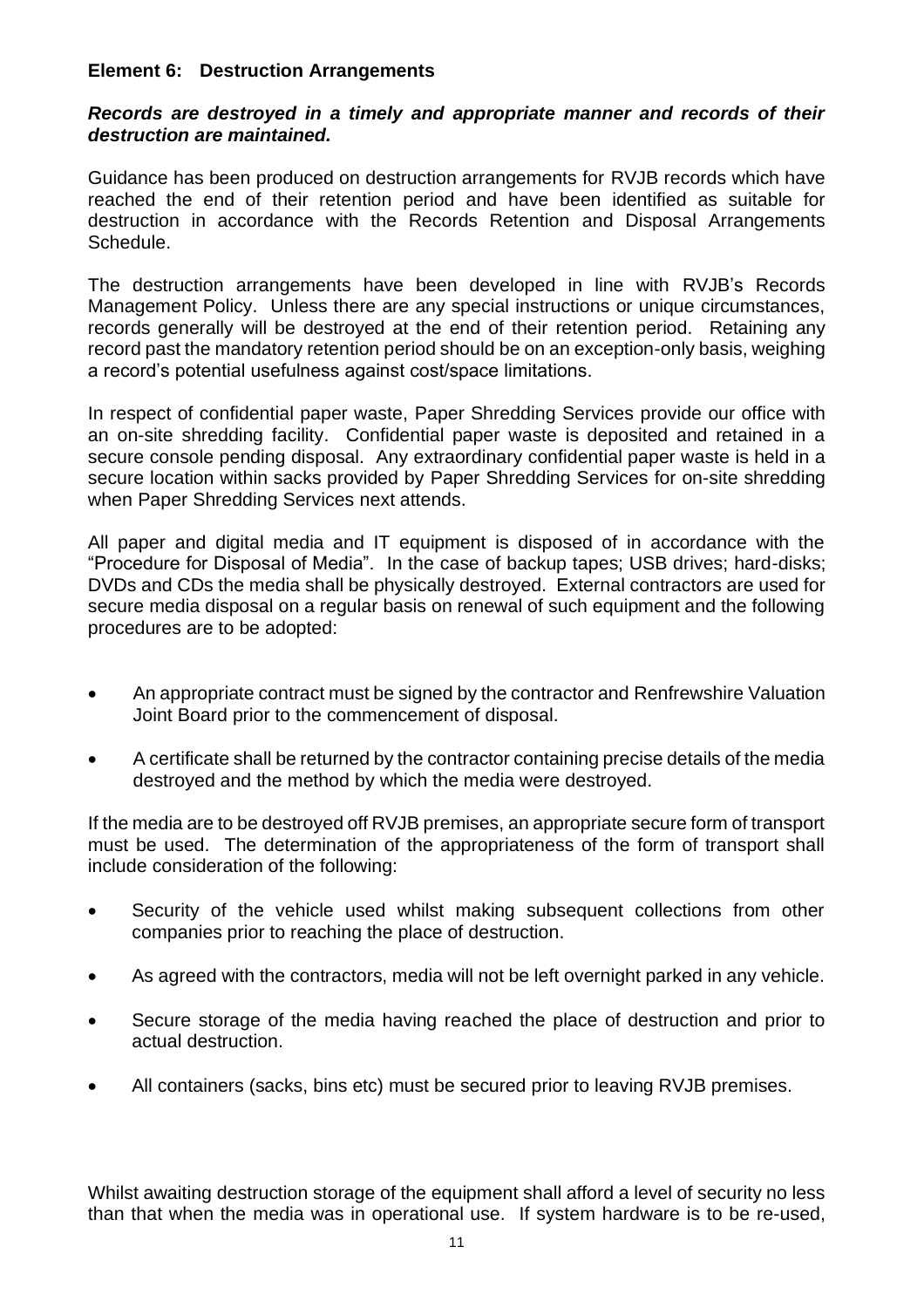then all data and software or machine–readable media will be erased and made unrecoverable prior to reuse. If the media is to be destroyed off RVJB premises then policy requires that suitable secure arrangements are in place in relation to transport and possible overnight storage.

All data and software on Renfrewshire Valuation Joint Board information system hardware or machine readable media will be erased and made unrecoverable prior to reuse within Renfrewshire Valuation Joint Board.

All data and software on Renfrewshire Valuation Joint Board information system hardware or machine readable media will be erased and made unrecoverable prior to release to a third party for disposal, service or repair.

## **Evidence:**

- Records Retention and Disposal Arrangements Schedule
- SPr.IT.32 Procedure for Disposal of Media
- SPr.IT.34 Information Technology Protective Monitoring
- SP1.20 Protective Marking, Handling, Disposal Policy & Procedures
- SP2.04 Back Up and Restore Policy
- Records Destruction Arrangements Restructa Certificate Supplied
- Paper Shredding Services Customer Service Agreement

#### **Future Developments**

The Board recognised the importance of the timeous destruction of its electronic records to complement the existing procedures in place for the destruction of its paper records, hardware and back-ups.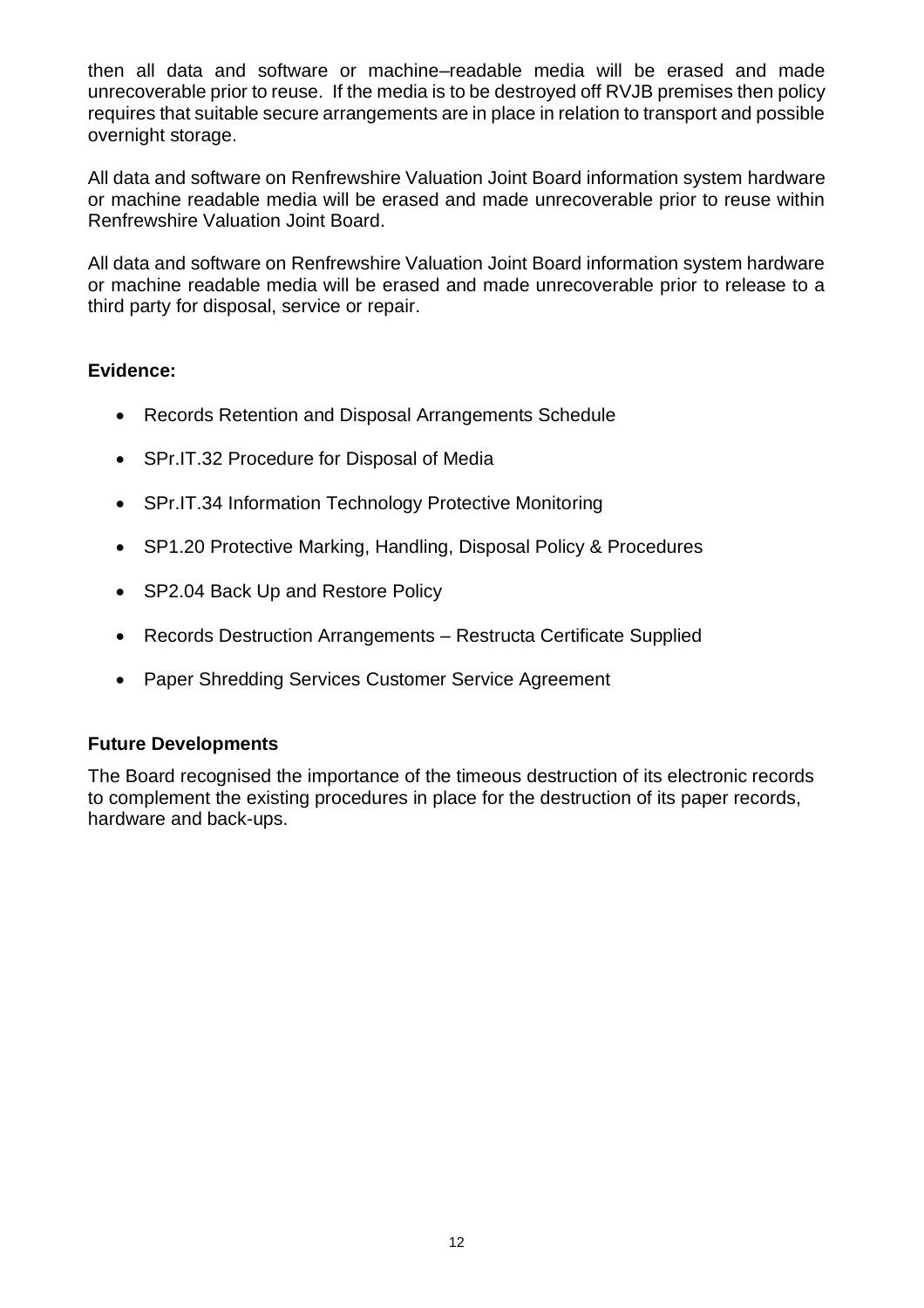#### **Element 7: Archiving and Transfer Arrangements**

#### *Records that have enduring value are permanently retained and made accessible in accordance with the Keeper's Supplementary Guidance on Proper Arrangements for Archiving Public Documents.*

The Electoral Register, Valuation Roll and Valuation List are provided annually in electronic format to the 3 member councils, in Renfrewshire, Inverclyde and East Renfrewshire.

Arrangements are in place and have been since the Board's inception in 1996 for the Board's lead council (Renfrewshire Council) to archive all the Board's Minutes onto their website which is available to the public. In addition, Renfrewshire Council hold signed copies of all Renfrewshire Valuation Joint Board Minutes. After each Board meeting the Convener/Depute Convener sign the previous minute after approval. The signed minutes are then incorporated into leather bound editions and held in the Central Library archive.

#### **Evidence:**

- Records Retention and Disposal Arrangements Schedule
- SP1.01 Information Security Policy
- [Link To RVJB's Agenda and Minutes](https://renfrewshire.cmis.uk.com/renfrewshire/JointArrangements/RenfrewshireValuationJointBoard/tabid/136/ctl/ViewCMIS_CommitteeDetails/mid/543/id/78/Default.aspx)
- RVJB Confirmation email from Renfrewshire Council confirming archiving arrangements for Board Minutes
- RVJB Minute of Agreement between three constituent councils and the Board

#### **Future Developments**

There are no planned future developments for Element 7, however this policy will be regularly reviewed to ensure it remains fit for purpose.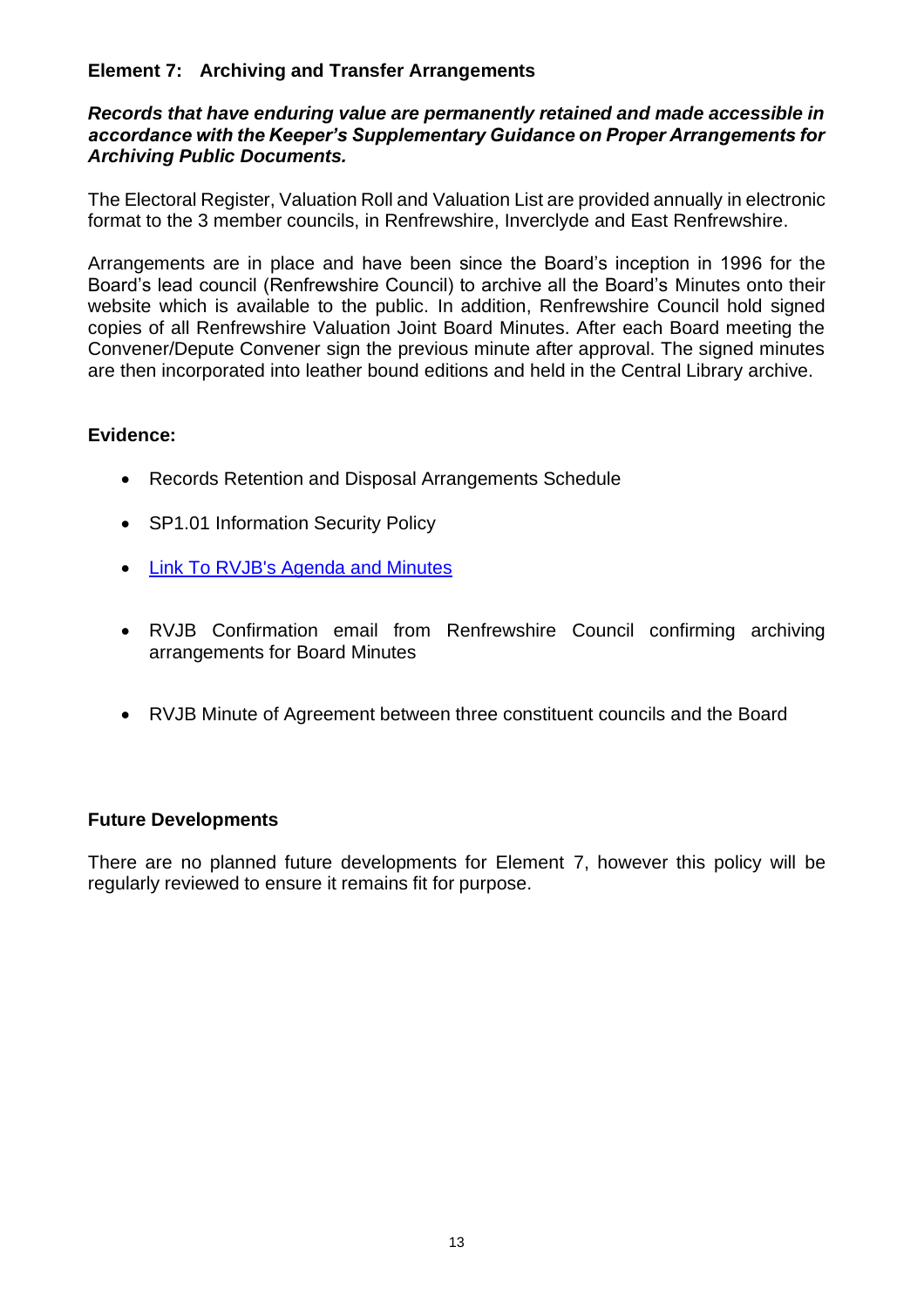#### **Element 8: Information Security**

#### *Records are held in accordance with information security compliance requirements.*

RVJB has an Information Security Policy (revised January 2021) which summarises the security framework in place for records which fulfils the security commitments outlined in the Records Management Policy. To supplement the Information Security Policy, an Information Handling Policy, to provide guidance for working in the office and remotely, was approved by the Governance Working Group in 2020 as prior to March 2020, RVJB did not facilitate remote working.

Securing information assets, and in particular records, will help to fulfil legislative responsibilities, safeguard RVJB's reputation, ensure business continuity, optimise the management of risk and minimise the impact of security incidents.

As a key information asset, the security of all records will be managed in accordance with the RVJB's existing approved Information Security Policy and associated policies. In addition, the Board appointed in June 2018 a Data Protection Officer (DPO) which was a statutory requirement under the General Data Protection Regulation which was brought into force on 25<sup>th</sup> May 2018. The Assistant Assessor for Governance and the DPO have monthly meetings to discuss information governance matters including information security.

Every individual with access to records is responsible for ensuring their protection.

All staff receive information security awareness training and have undertaken the Protecting Information Training- Level 1 provided by the Civil Service. Staff are reminded of the importance of security regularly e.g., Think Twice campaign bulletins issued to staff monthly. RVJB has an Information Security Incident Reporting Procedure which has been issued to All Staff and is re-circulated to All Staff quarterly. Additionally, all staff have been vetted to a basic level by Disclosure Scotland. All staff have access to the Board's DMS which holds all relevant policies.

The Training Team meet to consider new or refresh training as appropriate for all staff. Part of the remit of this group is to identify new training requirements to keep all staff up to date with any changes to legislation, working practices etc. An example of this is the training session in May 2018 for all staff on the General Data Protection Regulation with an emphasis on their "role" and "responsibilities" when working under the new data protection framework. The DPO rolled out Information Governance Refresher Training to All Staff in June 2021 which specifically covered information security issues.

A clear desk policy is in place which requires staff to clear desk of paper documents at the end of each day and to store confidential information securely overnight.

Procedures and processes are in place to deal with threats, risks and breaches of security. The Board's DPO is also responsible for maintaining an information security log. In 2021, RVJB enrolled all staff on an IT Security Training Programme, provided by a third party. The required training is mandatory and covers security best practices and how to spot potential malicious actors. The training is facilitated by a rolling programme throughout the year.

RVJB's IT department also introduced in 2021 a 'Safe Send' feature to all RVJB email accounts. This is in effect a physical 'Think Twice' as all emails sent to external email accounts have to be physically verified by the sender to confirm they wish the email and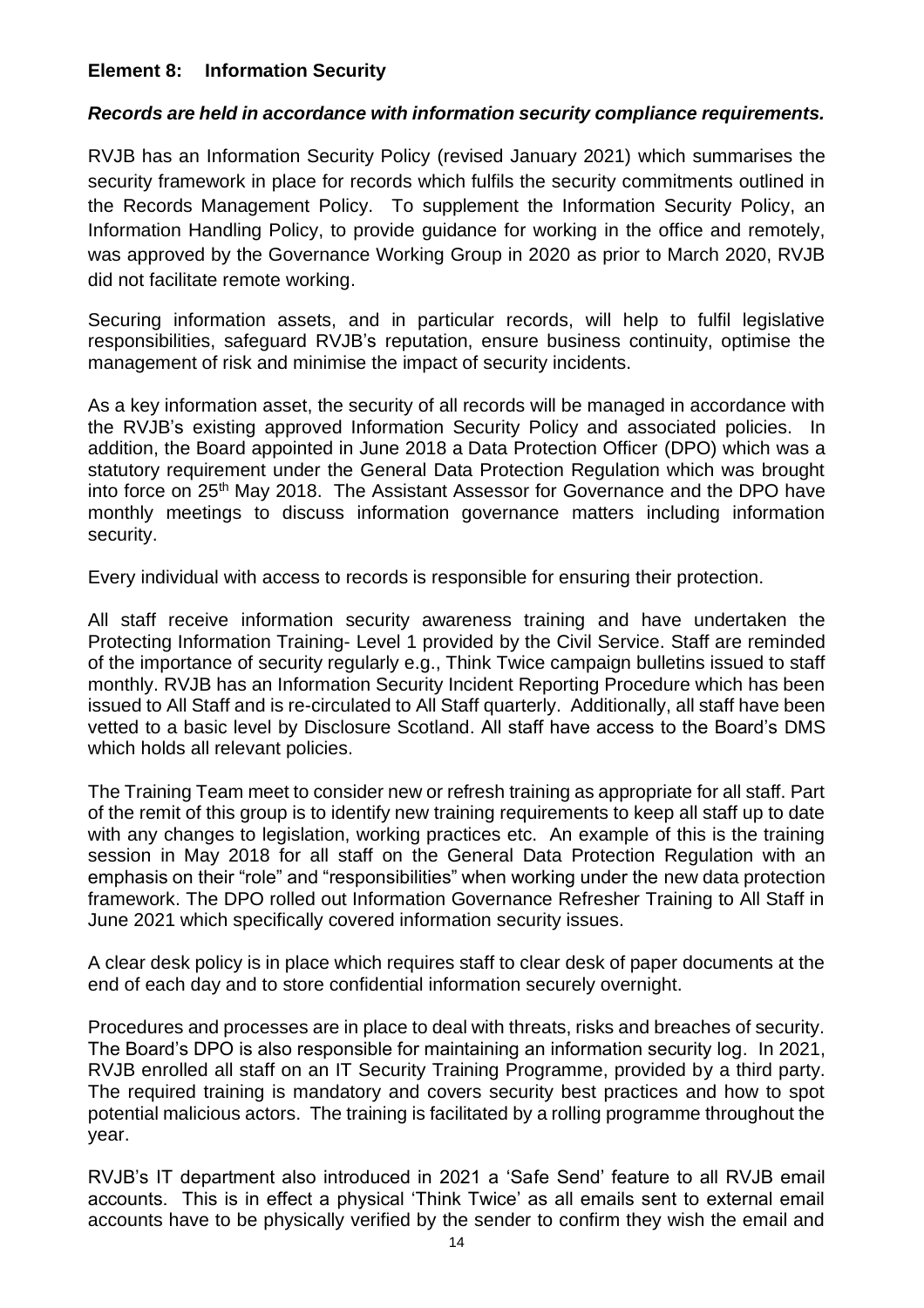any attachments to be sent.

#### **Evidence:**

- Data Protection Policy
- SPr.IT.32 Procedure for Disposal of Media
- SP1.10 Clear Desk and Screen Policy
- SP1.01 Information Security Policy
- RVJB IG10 Information Handling Policy
- RVJB IT.02 Information Technology Access Control Policy
- SPr.IT.33 Information Technology Checking Events Logs and Recording Findings
- SPr.PE.01 Information Technology Physical & Environmental Security Policy
- RVJB IT.01 Security of IT Systems Guidance for Staff
- RVJB IT.07 Information Technology Data Access and Building Security Policy
- SPr.IT.34 Information Technology Protective Monitoring Policy
- SP1.04 Information Technology Security Incident & Weakness Policy
- RVJB Screen Shot DMS access to all staff

#### **Future Developments**

There are no planned future developments for Element 8, however information security is continuous reviewed to ensure it remains fit for purpose.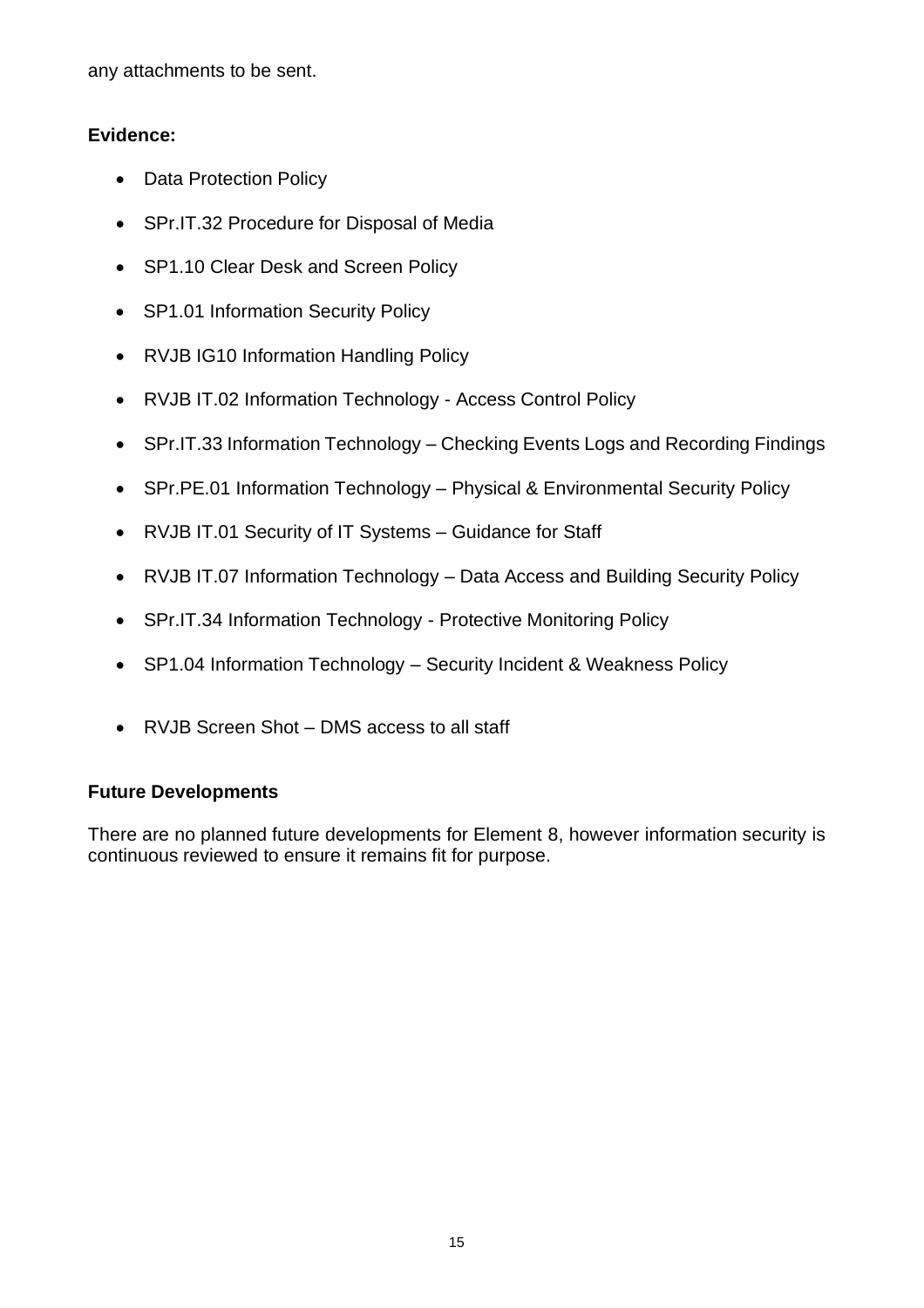#### **Element 9: Data Protection**

#### *Records involving personal data are managed in compliance with data protection law*.

RVJB relies on the information that it collects and holds to fulfil its aims, objectives, and obligations with reference to "performing its public functions". Information relating directly to individuals (personal data) is an essential asset which must be properly managed in order to deliver efficient and effective services, ensure legal compliance, and to protect the Board's reputation and image as a responsible organisation.

The Data Protection Act 2018 places obligations on organisations that use personal information and gives individuals certain rights. The Act states that those who record and use personal information must be open about how the information is used. In line with data protection legislation, RVJB have employed a dedicated DPO.

RVJB fully endorses and adheres to the Principles of Data Protection as detailed in the Act and has an approved Data Protection Policy in place to ensure that all personal data processing, carried out on its behalf (either in-house, by contractors, by system suppliers or partner organisations) complies with data protection principles and key legislative requirements. Data Protection Impact Assessments are carried out for each project RVJB undertakes to identify and minimise the data protection risks of a project.

The Electoral Registration Officer, the Assessor and the RVJB are registered as separate Data Controllers in their own right with the Information Commissioner's Office (ICO). The Board's Registration can be viewed on the ICO website, www.ico.gov.uk. The Registration numbers are: The Assessor- **Z6615939,** The Electoral Registration Officer **– ZA426510**  and the Renfrewshire Valuation Joint Board **– ZA426482**

#### **Evidence:**

- Data Protection Policy
- SP1.01 Information Security Policy
- Information Handling Policy
- RVJB IT.01 Security of IT Systems Guidance for Staff

#### **Future Developments**

The Records Manager has reviewed all polices and documents relating to data protection to ensure compliance with the new data protection legislation. The Records Manager also completed the General Data Protection Regulation Practitioner (GDPR) Certificate in May 2018 and all staff had to complete a GDPR online course by the  $25<sup>th</sup>$  May 2019. It is mandatory for all staff to complete a data protection/information security course annually and RVJB's DPO tailors bespoke training for our staff quarterly. We have also published a privacy notice on our website as well as on the Scottish Assessors Association's Portal and our privacy notice is reviewed annually by our DPO.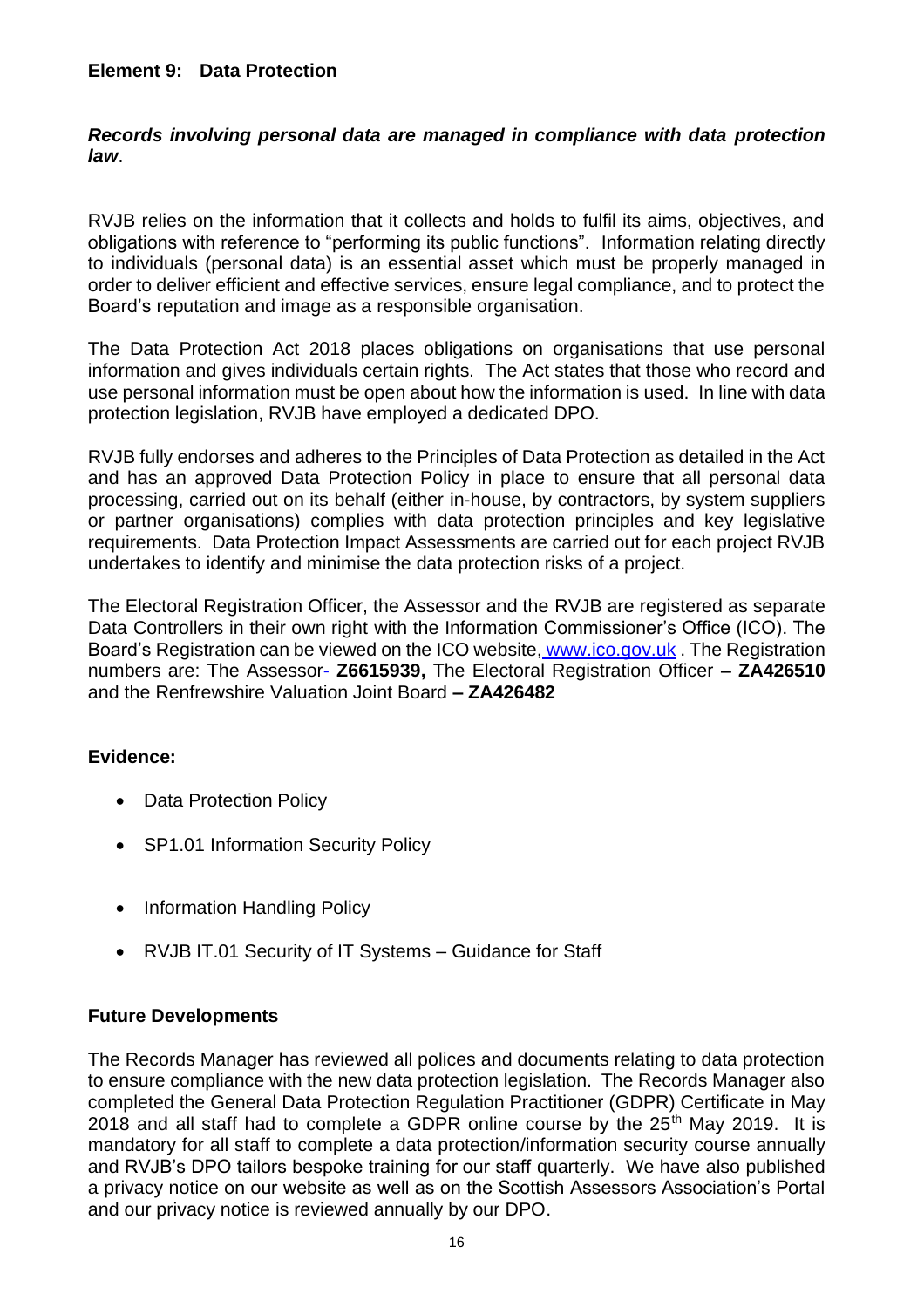#### **Element 10: Business Continuity and Vital Records**

#### *Record recovery, prioritising vital records, is an integral part of the authority's business continuity planning.*

Currently a full back up of all servers and files happens once a month with a retention period of 6 months. An incremental backup of all servers and files is programmed every morning at 3am and this back up is then retained for a month. Annual backups, which allows data to be restored from up to 3 years previously, are carried out. Following the installation of Microsoft 365, email traffic is supported by Microsoft.

A list of Key Contacts is held by all members of the Senior Management Team and other relevant key personnel to allow all necessary personnel/contractors/stakeholders to be contacted in the event of a catastrophic event and this list is updated continuously to ensure the currency of the information.

The Board procured in October 2019 a disaster recovery solution from a third party cloud back up and disaster recovery supplier and the solution provides total coverage of the server estate. The solution procured allows key services to be available within 10 minutes of a disaster occurring and offers a "connect from anywhere" option to the supplier's offsite facilities. This service is fully hosted, managed and supported by the supplier and will be tested at least annually as per our contract. A robust DR plan has also been created by the Board's IT Department and approved by the Governance Working Group/Senior Management Team which details the procedures in invoking the DR plan.

#### **Evidence:**

- Governance Working Group Remit
- Emergency Contacts and Responsibility List
- Business Classification Scheme
- Records Retention and Disposal Arrangements Schedule
- SP2.04 Back Up and Restore Policy
- RVJB Disaster Recovery Plan v1

#### **Future Developments**

There are no planned future developments for Element 10, however if there were to be changes to the Disaster Recovery Solution, the Disaster Recovery Plan and the Business Continuity Plan, this element would require review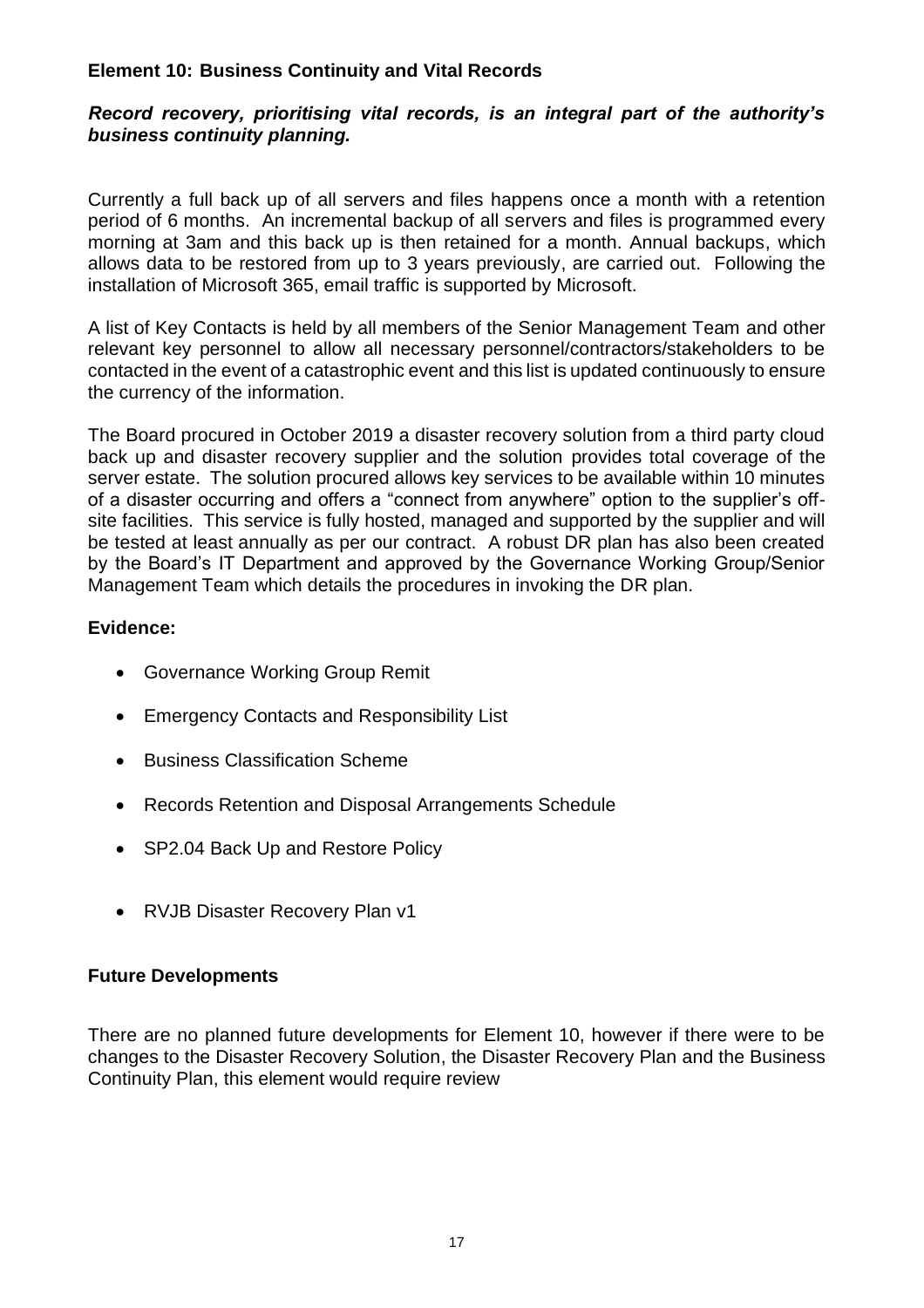#### **Element 11: Audit Trail: Tracking and version control**

#### *The location of records is known and changes recorded.*

At present, electronic systems within the authority are able to provide audit trails for electronic records and a log in/out sheet is in in place for paper files.

#### **Evidence:**

- SPr.IT.22 Information Technology Secure Disposal and Re-use of Equipment
- Records Destruction Arrangements Restructa Certificate Supplied
- Paper Shredding Services Customer Service Agreement

#### **Future Developments**

There are no planned future developments for Element 11, however if there were changes to the working practices of the Board, this element would require review.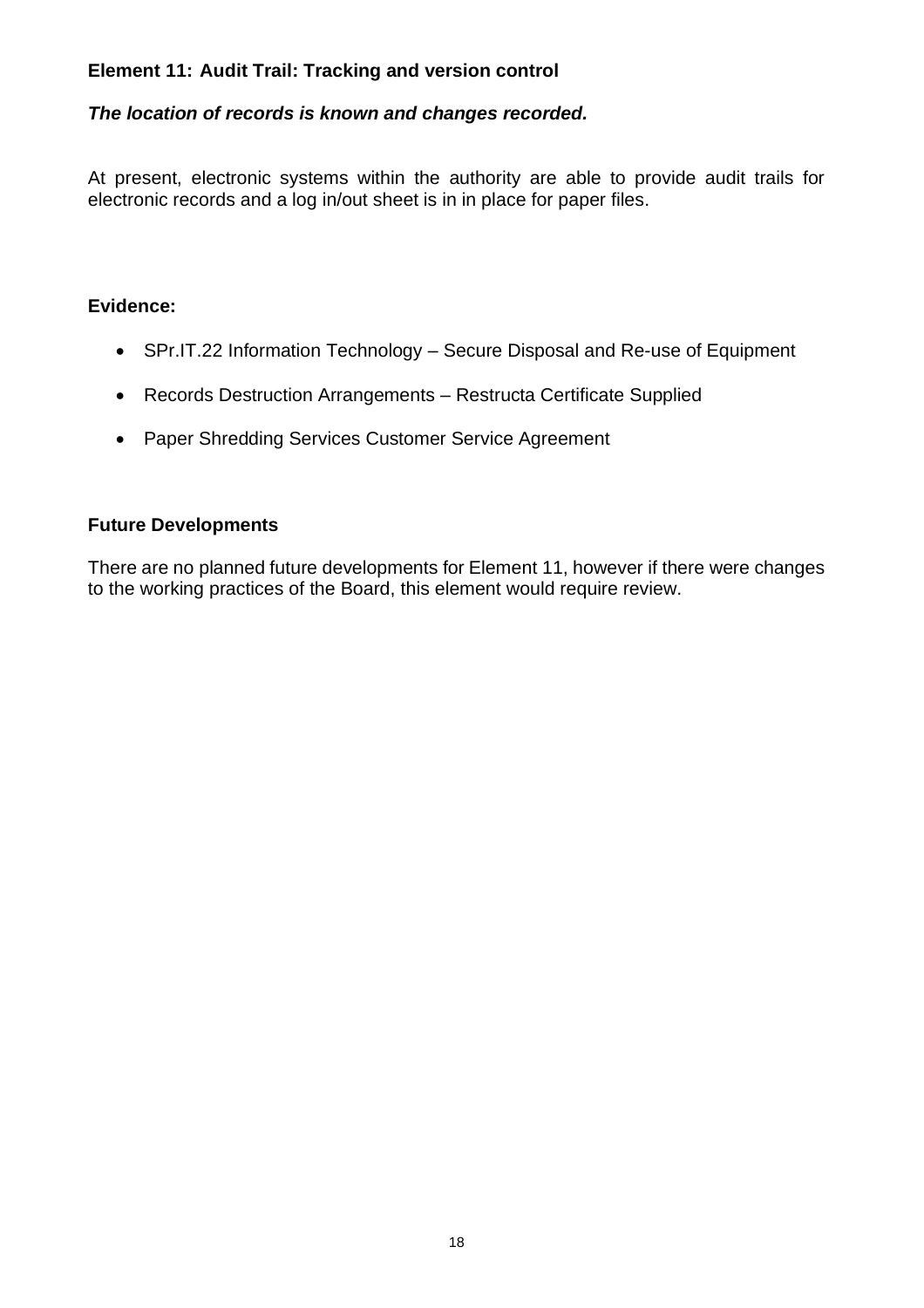#### **Element 12: Records management training for staff**

#### *Staff creating, or otherwise processing records, are appropriately trained and supported.*

The Records Management Policy includes objectives to improve staff understanding and knowledge of records management with information and make appropriate training available. The person responsible for operational records management has attended and is afforded the opportunity to attend relevant courses, seminars or conferences relating to records management.

All staff within RVJB must complete mandatory training in Data Protection and Information **Security** 

Annual objectives in relation to Records Management at present include the completion and submission to the Keeper's Assessment Team of the Progress Update Review which is completed annually once an invite is received and an annual review of the Plan. All the "elements" of the RMP and the RMP itself are standing items on the monthly GWG agenda.

#### **Evidence:**

- RVJB.RM.01 Records Management Policy
- SP1.02 Acceptable Use Policy
- Governance Working Group Remit

#### **Future Developments**

There are no planned future developments for Element 12, however if there were changes to the working practices of the Board, this element would require review.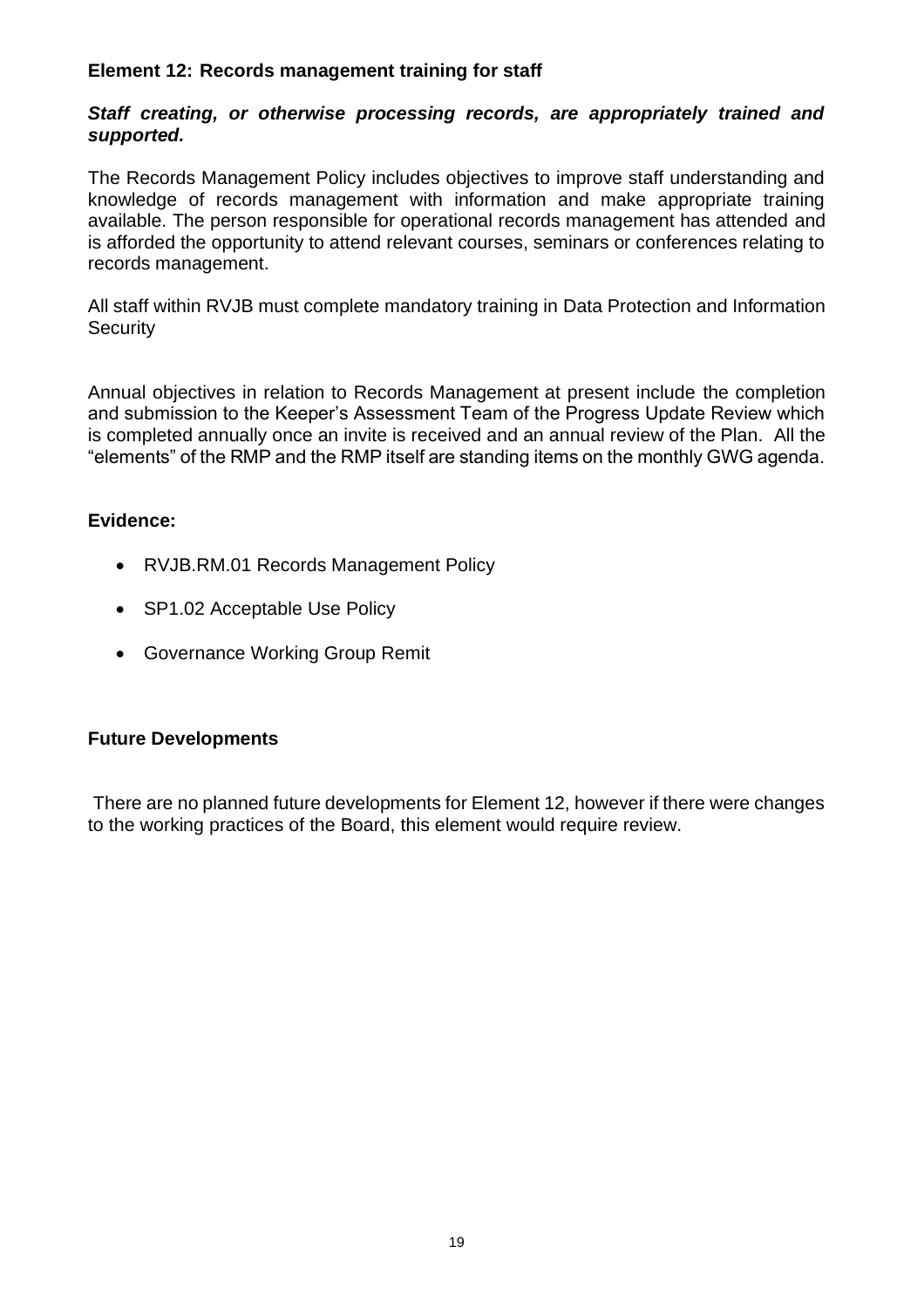#### **Element 13: Assessment and Review**

#### *Records Management arrangements are regularly and systematically reviewed with actions taken when required.*

The Records Management Plan and Records Management Policy will be subject to the Board's governance, monitoring and review process. The RMP has been included as one of the areas of business which will be audited by our lead authority's Internal Audit Team.

A Progress Update Review was submitted by the Board in April 2020 and was agreed by the Keeper's Assessment Team in May 2020.

| <b>Group</b>                                                                                    | <b>Governance/Scrutiny Role</b>                                                                                                                                                         |
|-------------------------------------------------------------------------------------------------|-----------------------------------------------------------------------------------------------------------------------------------------------------------------------------------------|
| Governance Working Group (Chaired by Assistant<br>Assessor for Governance and relevant members) | Developing and implementing policies and<br>procedures relating to the plan<br>and<br>monitoring/reporting progress.<br>Monthly<br>reporting to be made to MT.                          |
|                                                                                                 | Reviewing and implementing policies,<br>procedures and standards. Monitoring<br>projects relating to this plan. Monthly<br>reporting to be made to MT.                                  |
|                                                                                                 | Scrutinise and review the plan<br>and<br>supporting strategies, policies and progress<br>with a focus on any highlighted Future<br>Developments. Monthly reporting to be made<br>to MT. |
| Management Team                                                                                 | Approval of the plan and associated<br>strategies, policies and review of the GWG<br>minutes.                                                                                           |
| <b>Assessment &amp; Review</b>                                                                  | Renfrewshire Councils Internal Audit will<br>audit sections of the plan, this will be carried<br>out in consultation with the Assistant<br>Assessor for Governance.                     |

Governance over the RMP is set out in the table below.

#### **Evidence:**

- RVJB.RM.01 Records Management Policy
- Governance Working Group Remit
- RVJB Confirmation Email from Internal Audit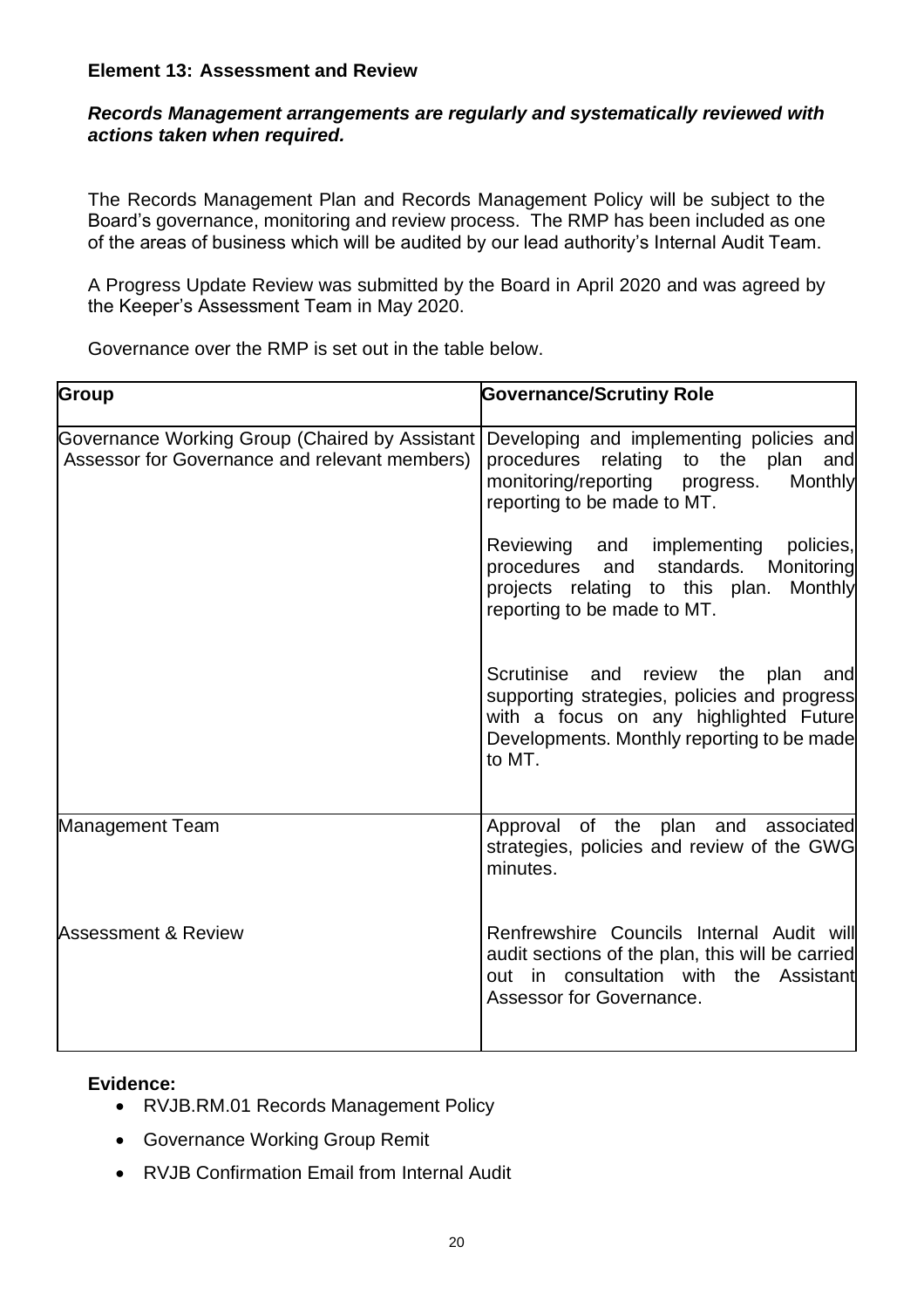#### **Future Developments**

The Board was invited to submit a Progress Update Review in January 2021 but due to the demands placed on our service for the Scottish Parliamentary Elections held on the 6<sup>th</sup> May and the competing timetable of the electoral event and the PUR, RVJB did not partake in the 2021 PUR. As a result of this, RVJB requested Renfrewshire Council's Internal Audit to review RVJB's Record Management Plan in the autumn of 2021.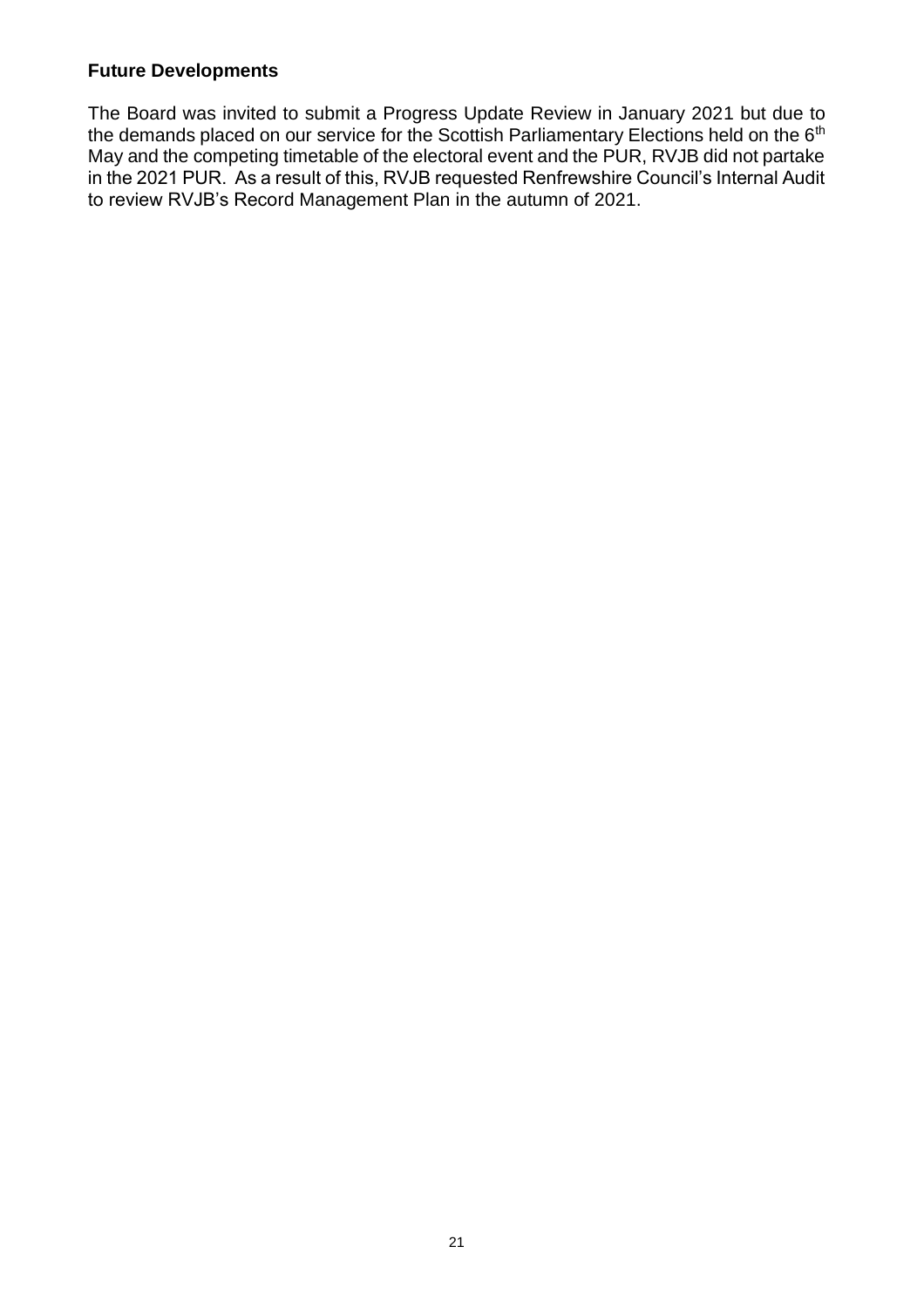#### **Element 14: Shared Information**

#### *Information sharing, both within the Authority and with other bodies or individuals is necessary, lawful and controlled.*

In limited circumstances RVJB information is shared with a third party. Alternatively, RVJB will receive confidential information from partner organisations. In each case appropriate agreements are entered into to ensure confidentiality of the information. A global data sharing agreement with each of the three constituent councils and the Board have been entered into in 2019.

Data Sharing Agreements have also been reviewed by our DPO to ensure continued compliance with data protection legislation. Any information which is shared with a third party is listed by the Records Manager on the Board's Information Asset Register.

Data Processing Agreements have also been reviewed by our DPO, again to ensure continued compliance with data protection legislation.

#### **Evidence:**

- SP1.01 Information Security Policy
- RVJB Minute of Agreement between three constituent councils and the Board
- User Agreement between Renfrewshire Council and RVJB (Electoral Services) Same agreement exists in principle for Inverclyde Council & East Renfrewshire Council
- RVJB's Data Sharing Agreement Template
- Global Data Sharing Agreement with three constituent councils and the Board

#### **Future Developments**

There are no planned future developments for Element 14, however this policy will be regularly reviewed to ensure it remains fit for purpose.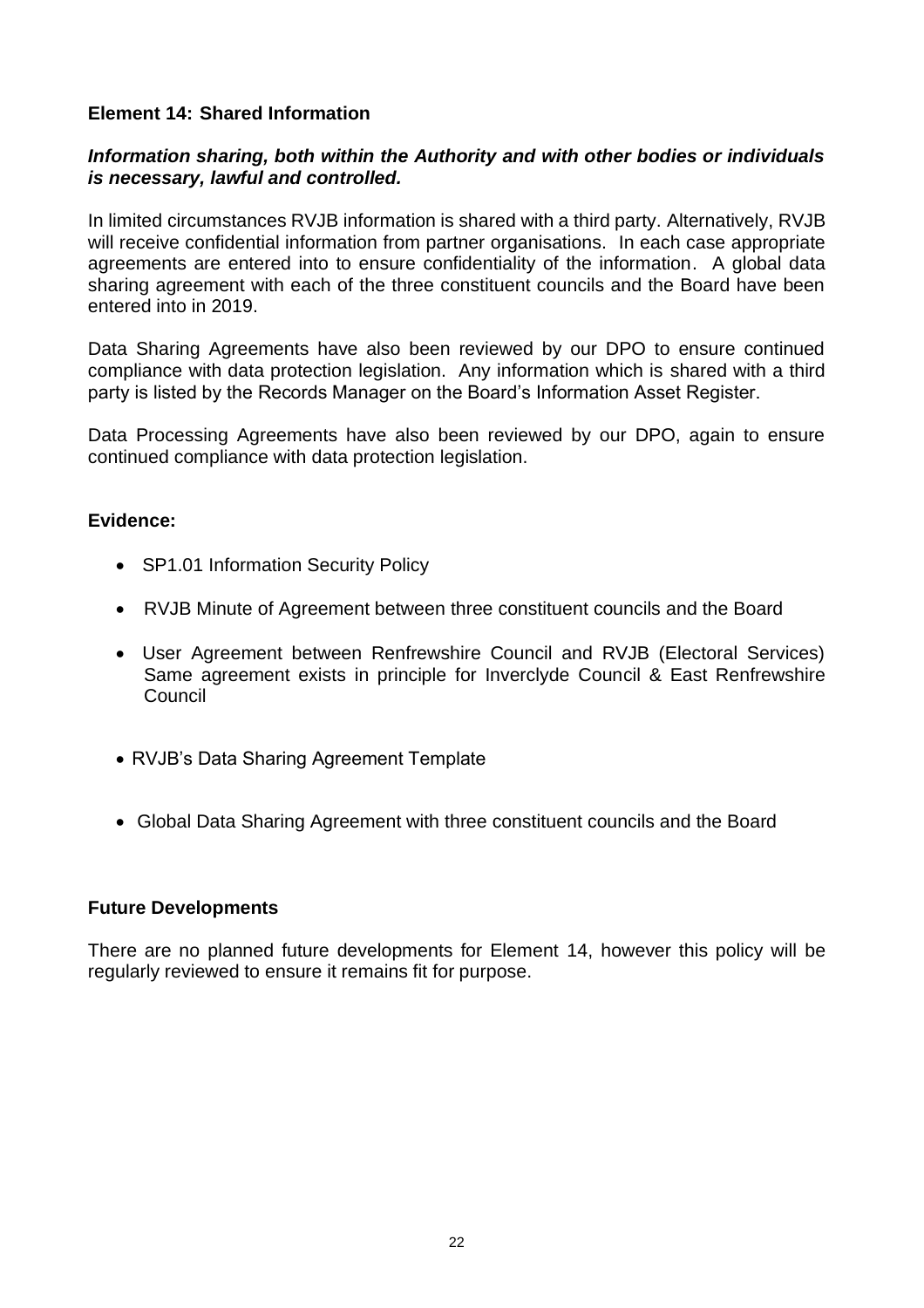#### **Element 15: Public records created or held by third parties**

#### *Adequate arrangements must be in place for the management of records created and held by third parties who carry out any functions of the authority***.**

Section 3 of the Act describes the meaning of 'public records' for the purposes of the Act. It says that public records in relation to a named authority means records created by or on behalf of the authority in carrying out its functions. This is extended to records created by or on behalf of a contractor carrying out the authority's functions and includes records that have come into the possession of the authority or contractor in carrying out the authority's functions. Records created or held by a third party contractor that are not done so in relation to that contractor carrying out the function of the public authority are not public records under the Act.

At the present time, no functions of Renfrewshire Valuation Joint Board are carried out by a Third Party.

If this situation changed and Renfrewshire Valuation Joint Board employed a contractor to carry out a function of the authority, records management requirements, and evidence of assurance that prospective contractors will be able to meet these, would be included in the procurement exercise.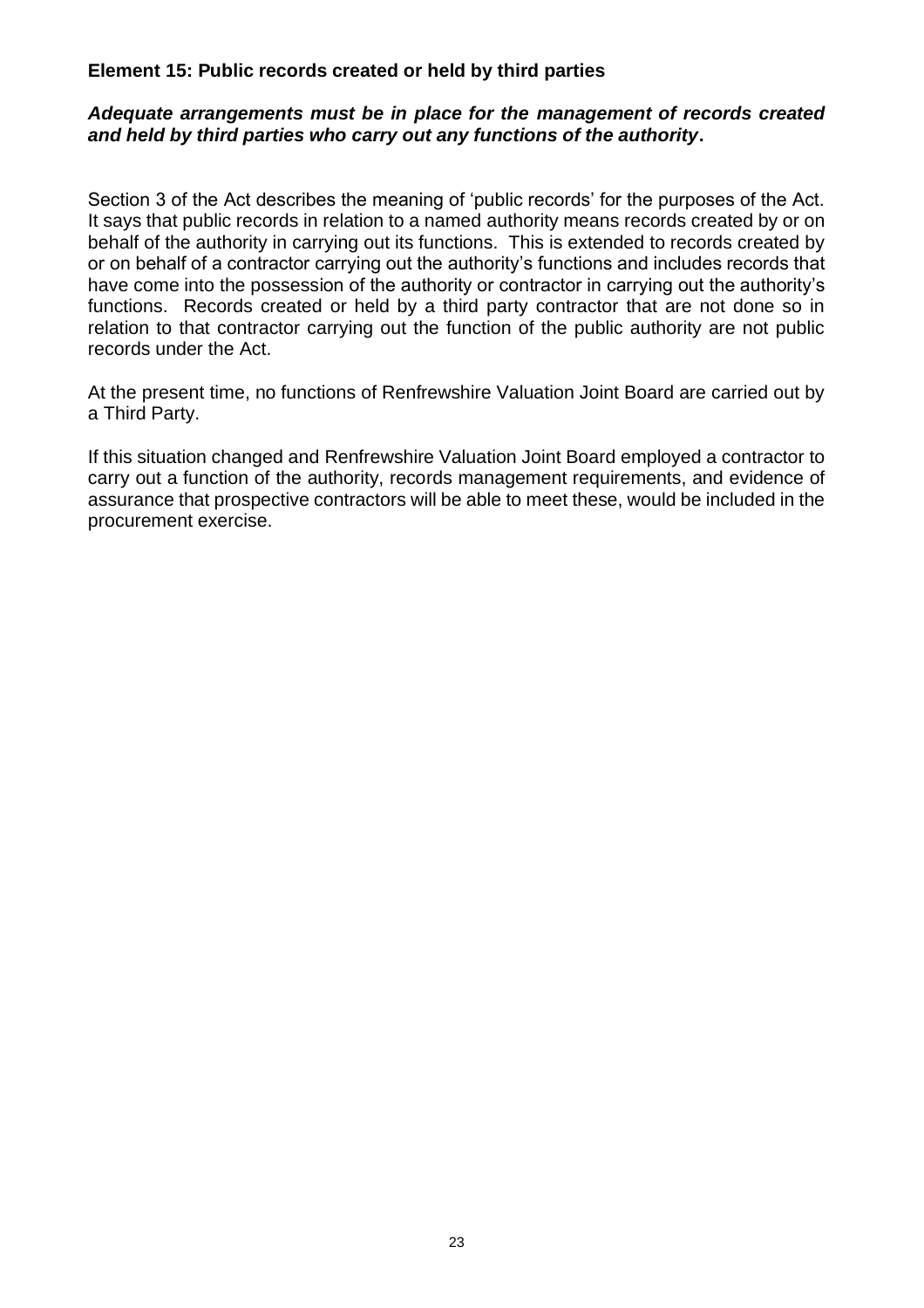#### **5. List of supporting evidence**

Specific to the 15 Elements of the Plan:

#### **Element 1**

- Statement from Assessor & Electoral Registration Officer
- RVJB.RM.01 Records Management Policy

## **Element 2**

- Statement from Assessor & Electoral Registration Officer
- RVJB.RM.01 Records Management Policy

#### **Element 3**

- Statement from Assessor & Electoral Registration Officer
- RVJB.RM.01 Records Management Policy
- SPr.IT.33 Information Technology Checking Events Logs and Recording Findings
- SP1.04 Information Technology Security Incident & Weakness Policy

## **Element 4**

- Governance Working Group Remit
- Business Classification Scheme
- Records Retention and Disposal Arrangements Schedule

#### **Element 5**

- Governance Working Group Remit
- Business Classification Scheme
- Records Retention and Disposal Arrangements Schedule

#### **Element 6**

- Records Retention and Disposal Arrangements Schedule
- SPr.IT.32 Procedure for Disposal of Media
- SPr.IT.34 Information Technology Protective Monitoring
- SP1.20 Protective Marking, Handling, Disposal Policy & Procedures
- SP2.04 Back Up and Restore Policy
- Records Destruction Arrangements Restructa Certificate Supplied
- Paper Shredding Services Customer Service Agreement

#### **Element 7**

- Records Retention and Disposal Arrangements Schedule
- SP1.01 Information Security Policy
- [Link To RVJB's Agenda and Minutes](https://renfrewshire.cmis.uk.com/renfrewshire/JointArrangements/RenfrewshireValuationJointBoard/tabid/136/ctl/ViewCMIS_CommitteeDetails/mid/543/id/78/Default.aspx)
- RVJB Confirmation email from Renfrewshire Council confirming archiving arrangements for Board Minutes
- RVJB Minute of Agreement between three constituent councils and the Board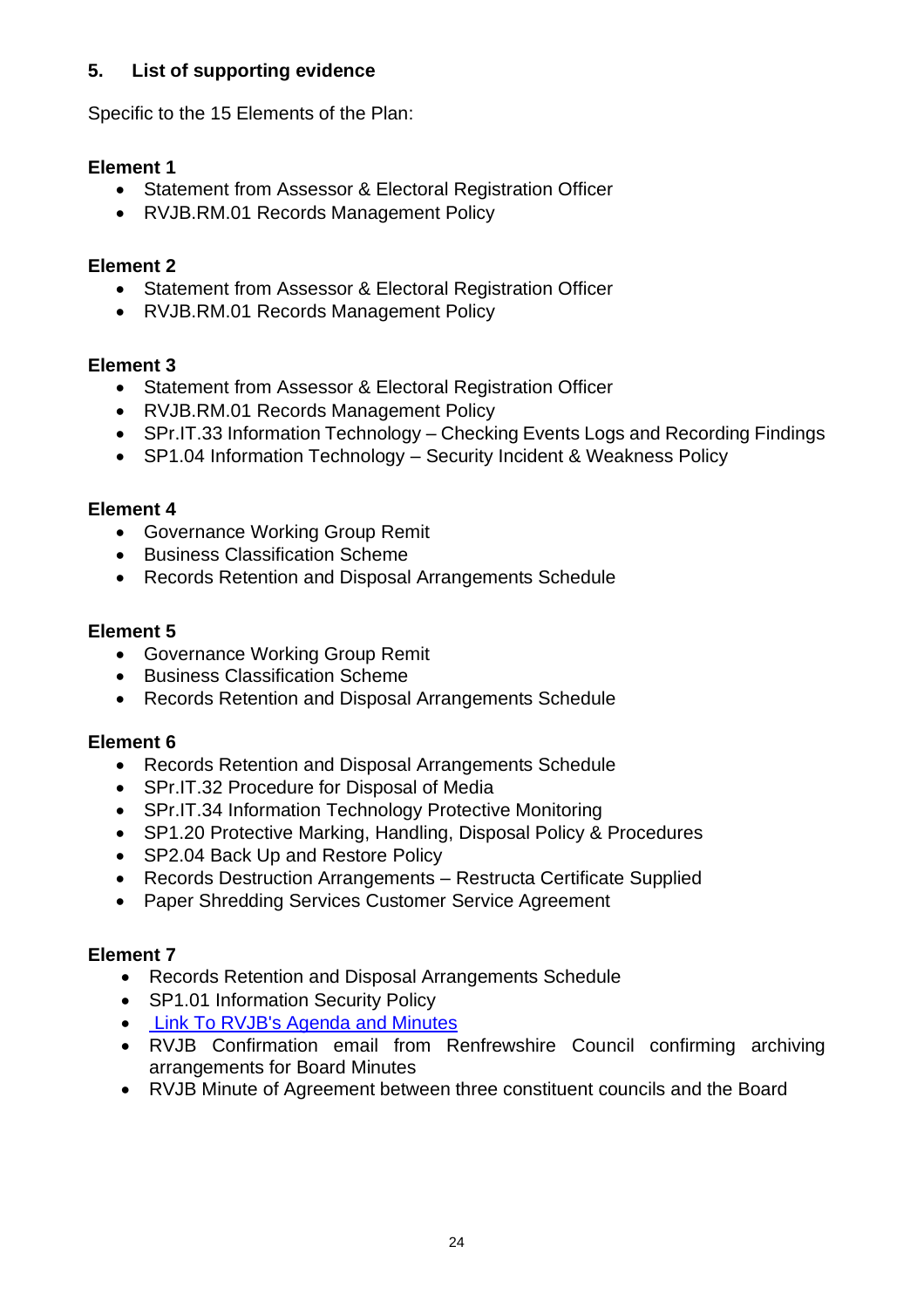#### **Element 8**

- Data Protection Policy
- SPr.IT.32 Procedure for Disposal of Media
- SP1.10 Clear Desk and Screen Policy
- SP1.01 Information Security Policy
- Information Handling Policy
- RVJB IT.02 Information Technology Access Control Policy
- SPr.IT.33 Information Technology Checking Events Logs and Recording Findings
- SPr.PE.01 Information Technology Physical & Environmental Security Policy
- RVJB IT.01 Security of IT Systems Guidance for Staff
- RVJB IT.07 Information Technology Data Access and Building Security Policy
- SPr.IT.34 Information Technology Protective Monitoring Policy
- SP1.04 Information Technology Security Incident & Weakness Policy
- RVJB Screen Shot DMS access to all staff

## **Element 9**

- Data Protection Policy
- SP1.01 Information Security Policy
- Information Handling Policy
- RVJB IT.01 Security of IT Systems Guidance for Staff

## **Element 10**

- Governance Working Group Remit
- Emergency Contacts and Responsibility List
- Business Classification Scheme
- Records Retention and Disposal Arrangements Schedule
- SP2.04 Back Up and Restore Policy
- RVJB Disaster Recovery Plan v1

#### **Element 11**

- SPr.IT.22 Information Technology Secure Disposal and Re-use of Equipment
- Records Destruction Arrangements Restructa Certificate Supplied
- Paper Shredding Services Customer Service Agreement

#### **Element 12**

- RVJB.RM.01 Records Management Policy
- SP1.02 Acceptable Use Policy
- Governance Working Group Remit

#### **Element 13**

- RVJB.RM.01 Records Management Policy
- Governance Working Group Remit
- RVJB Confirmation Email from Internal Audit

#### **Element 14**

- SP1.01 Information Security Policy
- RVJB Minute of Agreement between three constituent councils and the Board
- User Agreement between Renfrewshire Council and RVJB (Electoral Services) Same agreement exists in principle for Inverclyde Council & East Renfrewshire Council
- RVJB's Data Sharing Agreement Template